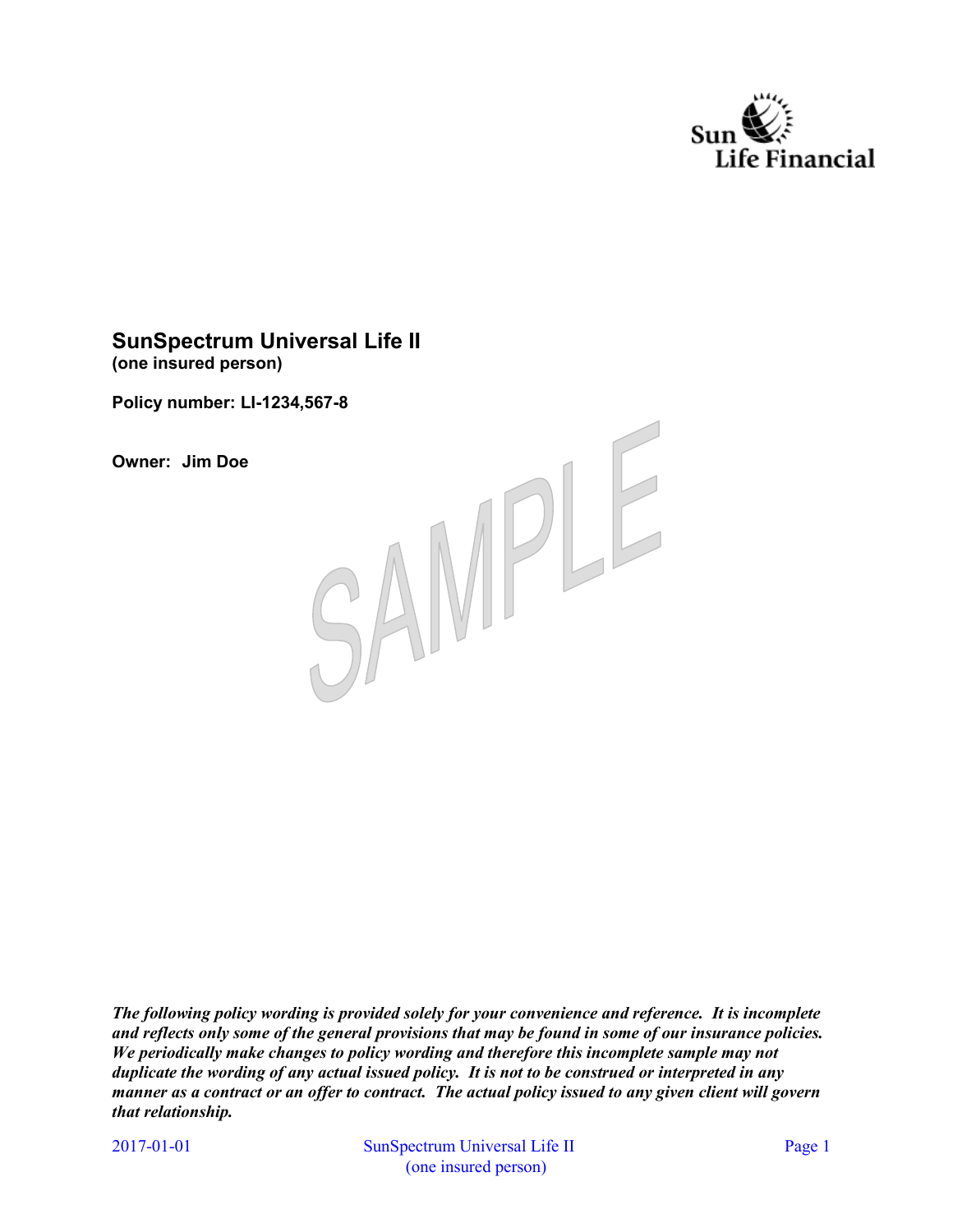# **Table of contents**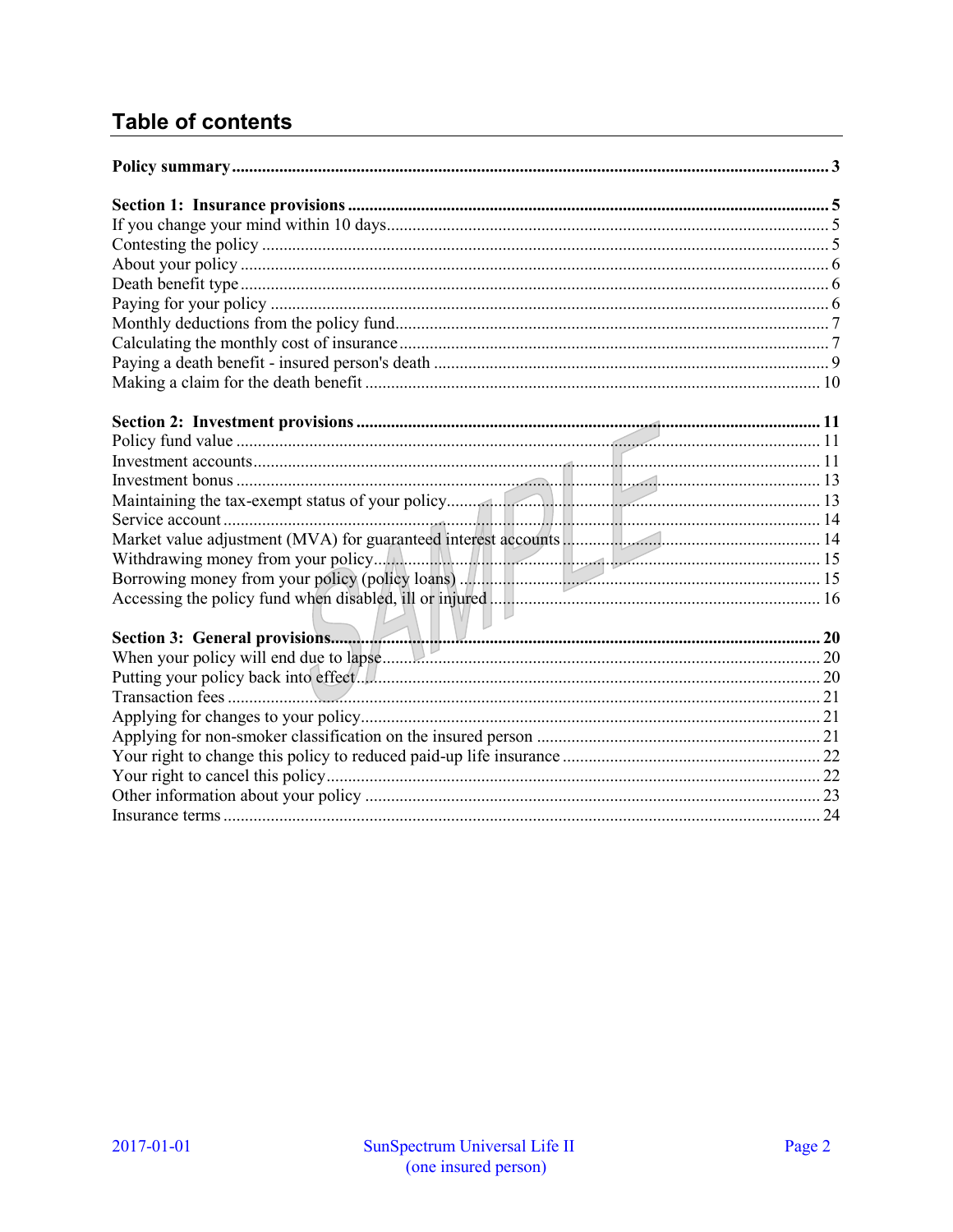# <span id="page-2-0"></span>**Policy summary**

In this document, *you* and *your* mean the owner of this policy. *We, us*, *our,* and *the company* mean Sun Life Assurance Company of Canada.

Your policy is issued and underwritten by Sun Life Assurance Company of Canada, a member of the Sun Life Financial group of companies.

It's important that you read your entire policy carefully. It sets out the benefits payable and has exclusions and reductions of coverage. To help you understand insurance terms, refer to the explanations described under the heading, *Insurance terms*.

| Plan:                                                                          | <b>SunSpectrum Universal Life II</b>                                                                                                     |  |  |
|--------------------------------------------------------------------------------|------------------------------------------------------------------------------------------------------------------------------------------|--|--|
| Policy number:                                                                 | LI-1234,567-9                                                                                                                            |  |  |
| Policy date:                                                                   | January 1, 2017                                                                                                                          |  |  |
| Monthly anniversary day:                                                       | the 1 <sup>st</sup> day of every month                                                                                                   |  |  |
| Owner:                                                                         | Jim Doe                                                                                                                                  |  |  |
| Insured person:                                                                | No contingent owner was named on your application.<br>You must tell us in writing if you want to name a<br>contingent owner.<br>John Doe |  |  |
|                                                                                | born on March 2, 1975<br>age nearest on the policy date: XX                                                                              |  |  |
| Beneficiary:                                                                   | is named on your application, unless you make a change<br>in writing.                                                                    |  |  |
| Withdrawal order:                                                              | Proportional order is used to process transfers and<br>withdrawals, unless you make a change in writing to us.                           |  |  |
| This is not a participating policy. You are not eligible to receive dividends. |                                                                                                                                          |  |  |

### **Minimum first year payment for this policy**

The minimum first year annual payment for this policy is \$X,XXX.XX. The minimum payment is not guaranteed. If, for any investment account you choose, the interest is negative, or if you make any withdrawals, loans or changes to your policy, then additional payments may be required to keep your policy in effect.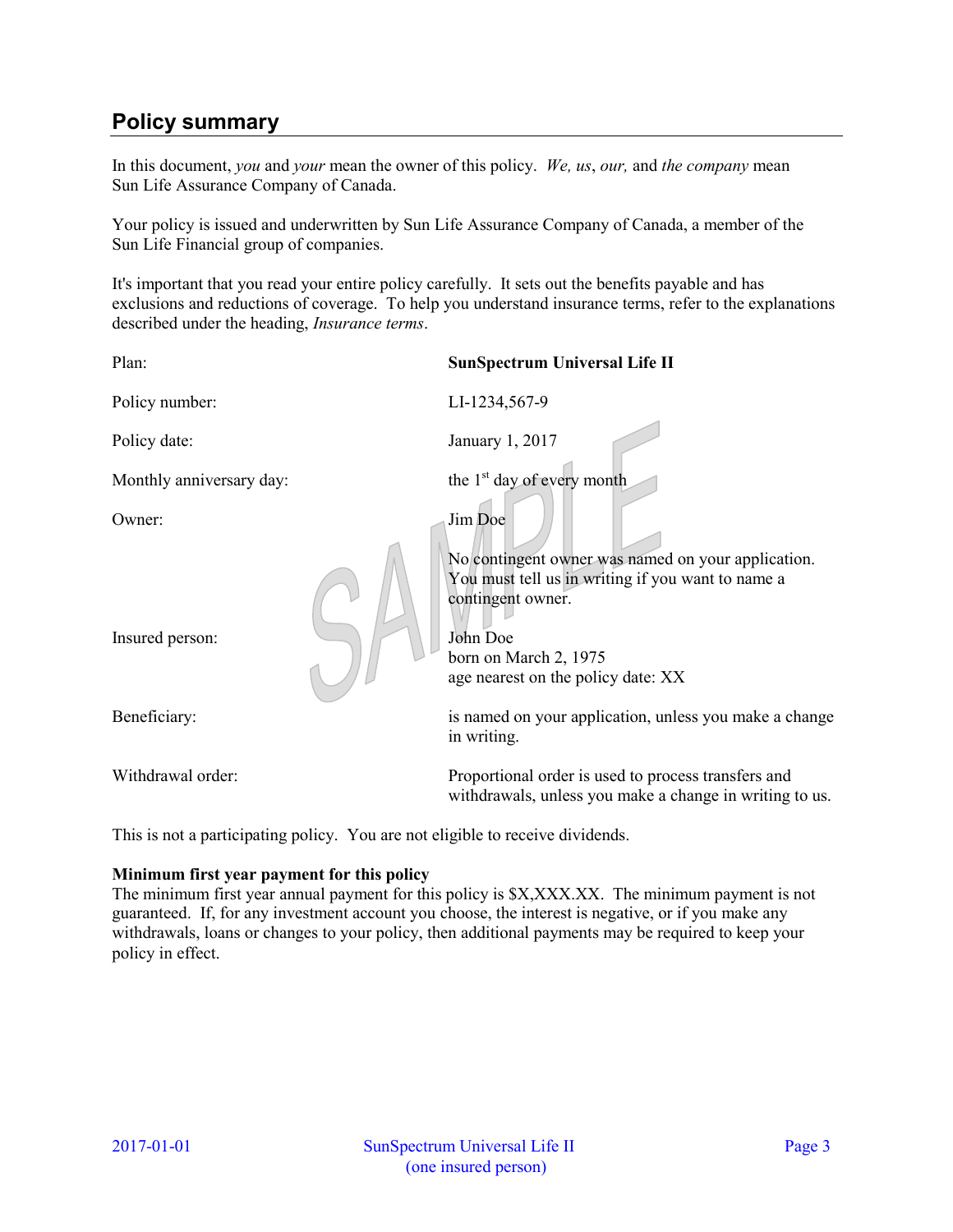# **Policy summary (continued)**

#### **SunSpectrum Universal Life II Basic insurance coverage**

| ASIU IIISUI AIIUU UUVUI ALU                |                                                                                                                           |
|--------------------------------------------|---------------------------------------------------------------------------------------------------------------------------|
| Insured person:                            | John Doe                                                                                                                  |
| Death benefit type:                        | Insurance amount plus policy fund                                                                                         |
| Insurance amount:                          | \$X,XXX,XXX                                                                                                               |
|                                            | A death benefit is payable when the insured person dies,                                                                  |
|                                            | as described later.                                                                                                       |
| Cost of insurance type:                    | Guaranteed yearly renewable term rates to age 100                                                                         |
| Risk classification: (if age 17 or older)  | Non-smoker / Smoker                                                                                                       |
| Risk classification: (if less than age 17) | On the policy anniversary nearest the $18th$ birthday of the<br>insured person, we will classify them as a smoker. If the |
|                                            | insured person is a non-smoker at that time, you may                                                                      |
|                                            | apply to have them classified as a non-smoker. If we                                                                      |
|                                            | approve the non-smoker classification as described later,                                                                 |
|                                            | the cost of insurance will be lower than under a smoker                                                                   |
|                                            | classification.                                                                                                           |
|                                            |                                                                                                                           |

## **Schedule of guaranteed annual cost of insurance rates**

Each monthly anniversary day, we deduct money from the policy fund to pay the cost of insurance for this policy. The calculation for monthly cost of insurance is described under the heading, *Calculating the monthly cost of insurance.*

The cost of insurance, for the basic insurance in effect on the policy date, is payable until the earlier of January 1, XXXX or the date the insured person dies.

The schedule shows the guaranteed annual rate per \$1,000 of insurance.

If any insurance amounts increase, the rates in the schedule below do not apply to the amount of the increase. We determine the cost of insurance rates for the amount of the increase, as described later.

(1) Basic insurance

| Beginning on | (1)    |
|--------------|--------|
| 1 Jan XXXX   | XXX.XX |
| 1 Jan XXXX   | XXX.XX |
| 1 Jan XXXX   | XXX.XX |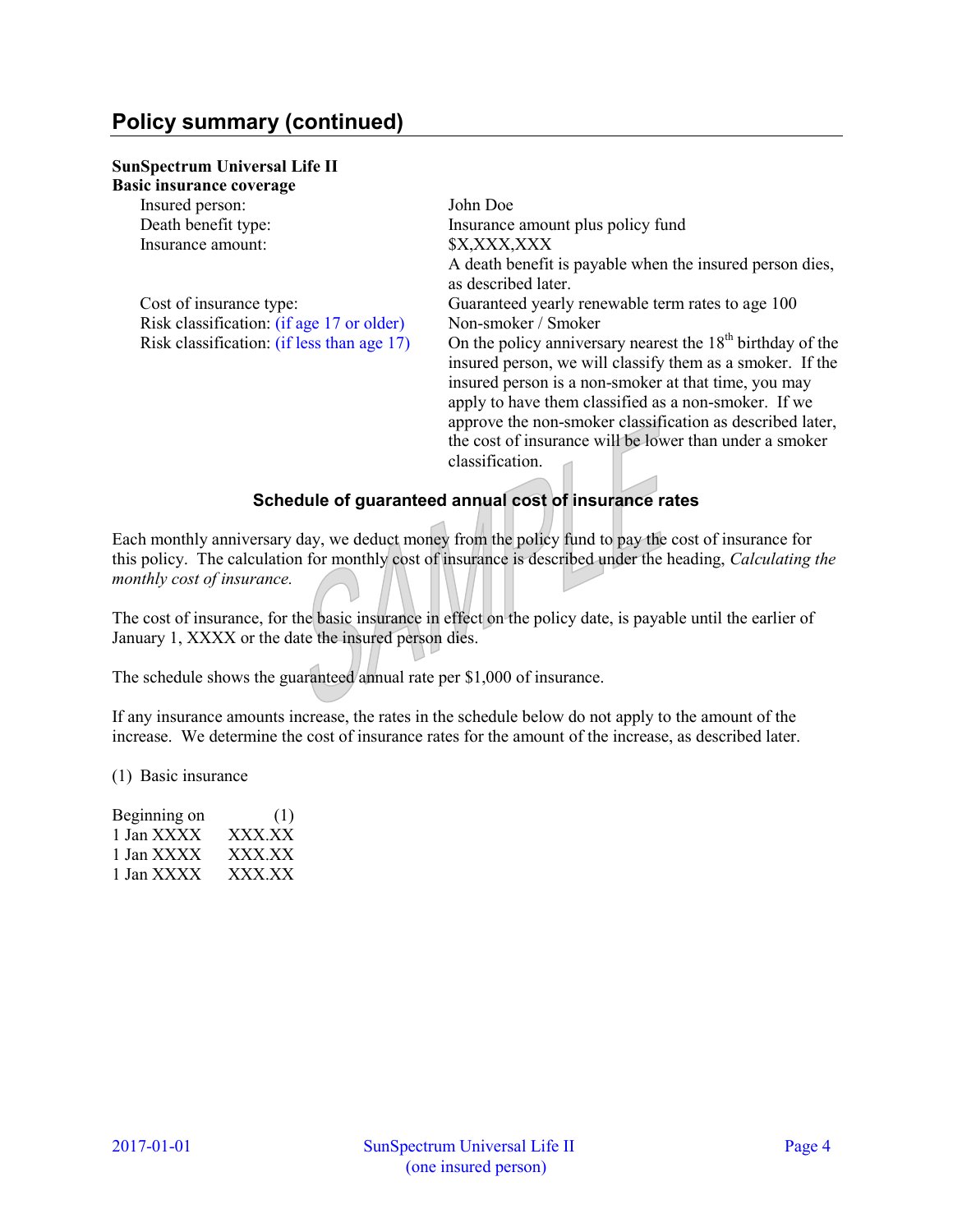# <span id="page-4-0"></span>E15000A **Section 1: Insurance provisions**

## <span id="page-4-1"></span>E14000A **If you change your mind within 10 days**

You may send us a written request to cancel your policy within:

- 10 days of receiving it from us, or
- 60 days after the policy is issued, whichever date is earlier.

You are considered to have received your policy 5 days after it's mailed from our office, or on the date your advisor delivers it to you.

When we receive your written request we'll refund any amount paid. This is called rescission.

Your decision to cancel your policy is your personal right. When we receive your request to cancel it, all of our obligations and liabilities under this policy end immediately. The cancellation is binding on you and any person entitled to make a claim under this policy, whether their entitlement is revocable or irrevocable.

To cancel your policy, send your request in writing to: Sun Life Assurance Company of Canada 227 King Street South PO Box 1601, Stn. Waterloo Waterloo ON Canada N2J 4C5

# <span id="page-4-2"></span>E14005A **Contesting the policy**

The incontestability provisions set out in the provincial or territorial insurance legislation applicable to this policy apply.

### *Limit on contesting*

We cannot challenge the validity of the policy after it has been in effect continuously for two years from the later of the date it took effect and the date it was last reinstated. If the policy is amended to increase or change a benefit or improve a rating, we cannot challenge the validity of the amendment after it has been in effect continuously for two years from the later of the date the amendment took effect and the date the policy was last reinstated.

#### *Exception to the limit on contesting*

We can challenge the validity of the policy or an amendment at any time in cases of fraud or cases involving a disability benefit.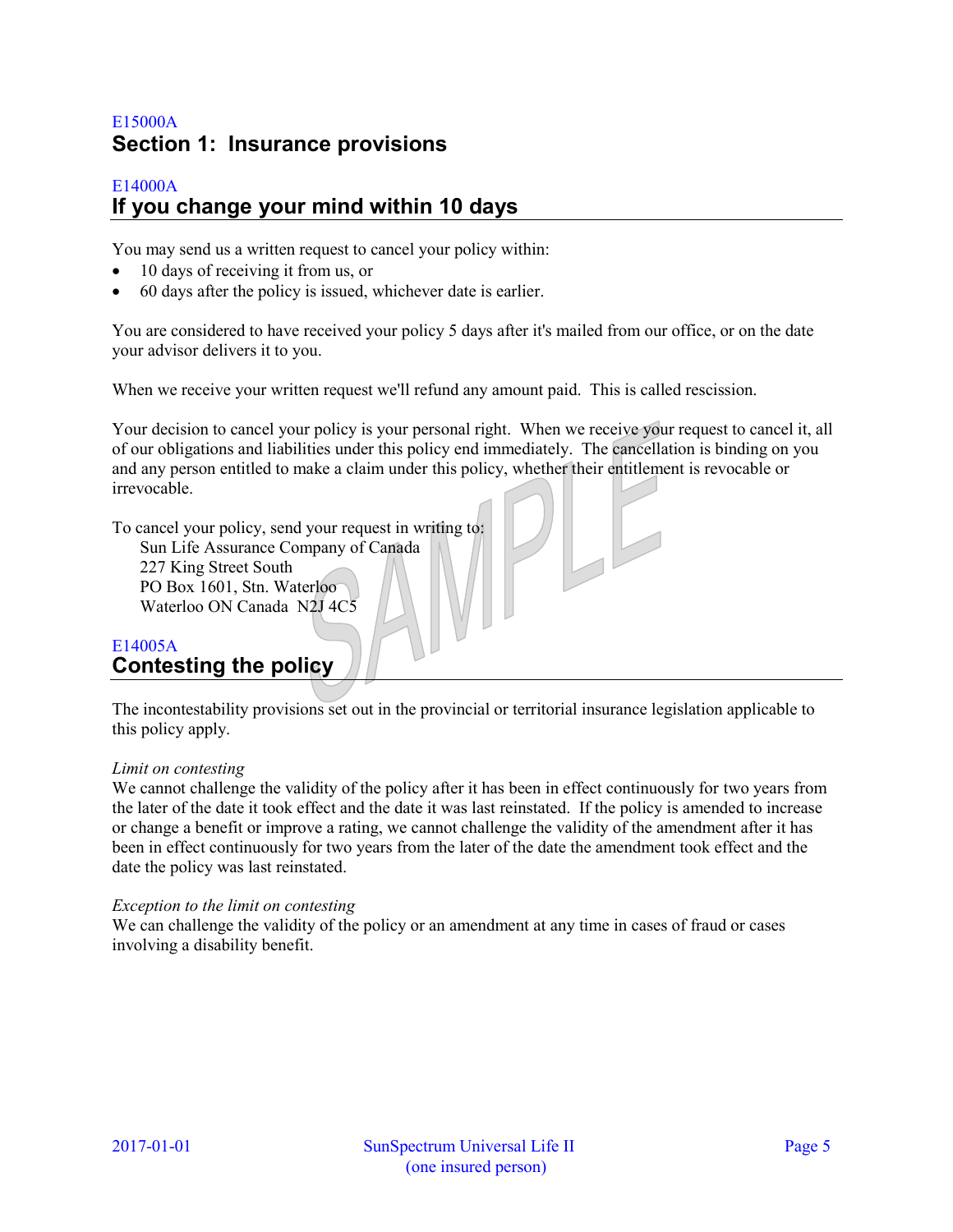# <span id="page-5-0"></span>E15010A **About your policy**

SunSpectrum Universal Life II is a flexible payment permanent life insurance policy. It includes insurance benefits you selected on one or more persons. It has a policy fund which includes the activity account and the investment accounts.

Payments must be made to Sun Life Assurance Company of Canada to keep your policy in effect and are subject to a minimum and maximum limit that we determine. We have the right to refuse cash payments.

Any payment we receive at our head office before the Toronto Stock Exchange is closed for the day is applied to your policy effective that day. Any payment we receive at our head office after the Toronto Stock Exchange is closed is applied to your policy effective on the following business day.

Any request for a transfer, withdrawal, policy loan or policy cancellation that we receive at our head office before the Toronto Stock Exchange is closed for the day, is effective that day but processed the following business day. If money is moved to or from an investment account, we may delay the effective date of the transaction for up to 5 business days from the day we receive your request or the day we receive funds.

Payments we receive are held in our general fund. When you invest in any managed investment account you do not:

- acquire any ownership interest in a specific fund
- purchase units, or
- have any legal interest in any security.

# E15020A

## <span id="page-5-1"></span>**Death benefit type**

### **Insurance amount plus policy fund**

The death benefit for the basic insurance coverage in this policy is:

- the insurance amount for the basic insurance coverage
- **plus** the policy fund value
- **minus** the amount of any outstanding policy loans, including interest.

## <span id="page-5-2"></span>E15030A **Paying for your policy**

When we receive a payment, money is added to the activity account as long as the total of the payments made during the policy year is below the annual maximum amount for that year to keep the policy tax-exempt. We deduct an amount for premium tax from the amount that is added to the activity account. The amount we deduct for this policy is 2% and is guaranteed to never change.

The activity account earns daily interest at the rate we set. The interest rate is subject to change at any time. The guaranteed minimum interest rate will be at least 90% of the Government of Canada 30-day Treasury Bill rate in effect on the day we set the interest rate, less a management fee of 1.75 percentage points. Under no circumstances will the rate be less than 0%.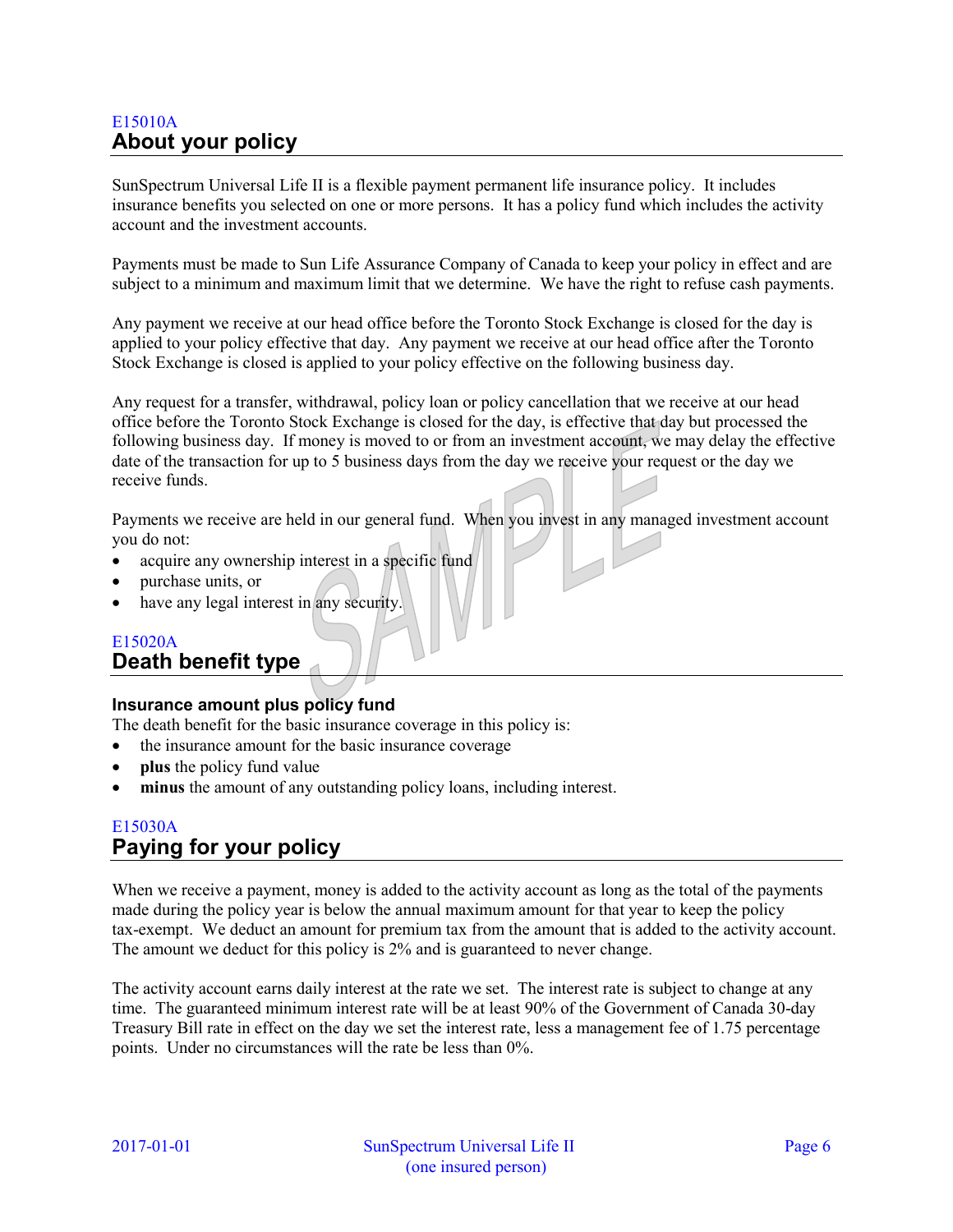# <span id="page-6-0"></span>E15040A **Monthly deductions from the policy fund**

Each monthly anniversary day, we deduct money from the activity account to pay for the cost of insurance for the basic insurance coverage and any optional benefits. If there is not enough money in the activity account to pay for the cost of insurance, we will transfer money from your investment accounts according to the withdrawal order you selected, as shown on the *Policy summary*. You may change your withdrawal order at any time. A transaction fee may apply.

## **Proportional withdrawal order**

Proportional order means we transfer money in proportion to the value of your investment accounts on the day of the transfer. If there is not enough money in the activity account and investment accounts, we will transfer money from the service account to pay for the cost of insurance.

For Alternate withdrawal order 1 or 2, if there is insufficient money in the first account, we will take money from the next account until the cost of insurance has been paid.

## **Alternate withdrawal order 1**

- daily interest account (DIA)
- accounts based on the performance of managed funds in proportion to the balance of each of those accounts
- guaranteed interest accounts (GIAs) and, if necessary,
- from the service account.

## **Alternate withdrawal order 2**

- daily interest account (DIA)
- guaranteed interest accounts (GIAs)
- accounts based on the performance of managed funds in proportion to the balance of each of those accounts and, if necessary,
- from the service account.

For all of the withdrawal orders described above, if we transfer money from a GIA layer to pay the cost of insurance, there is no market value adjustment. Money will be taken from the GIA layer closest to maturity and interest will be credited up to the date of the transfer.

If you have money in an account based on the performance of managed funds, and the rate of return negatively impacts your policy fund value, then you may need to make additional payments to ensure there is enough money in the policy fund to pay the required cost of insurance and premium tax.

# <span id="page-6-1"></span>E15055A **Calculating the monthly cost of insurance**

The monthly cost of insurance is determined by a number of factors such as an insured person's age, sex, smoking status and health.

The guaranteed annual cost of insurance rates for the basic insurance coverage and any optional benefits in effect on the policy date are shown on the *Schedule of guaranteed annual cost of insurance rates*. If the insurance amount for the basic insurance coverage increases, the rates in effect on the date the change is made apply to the increase.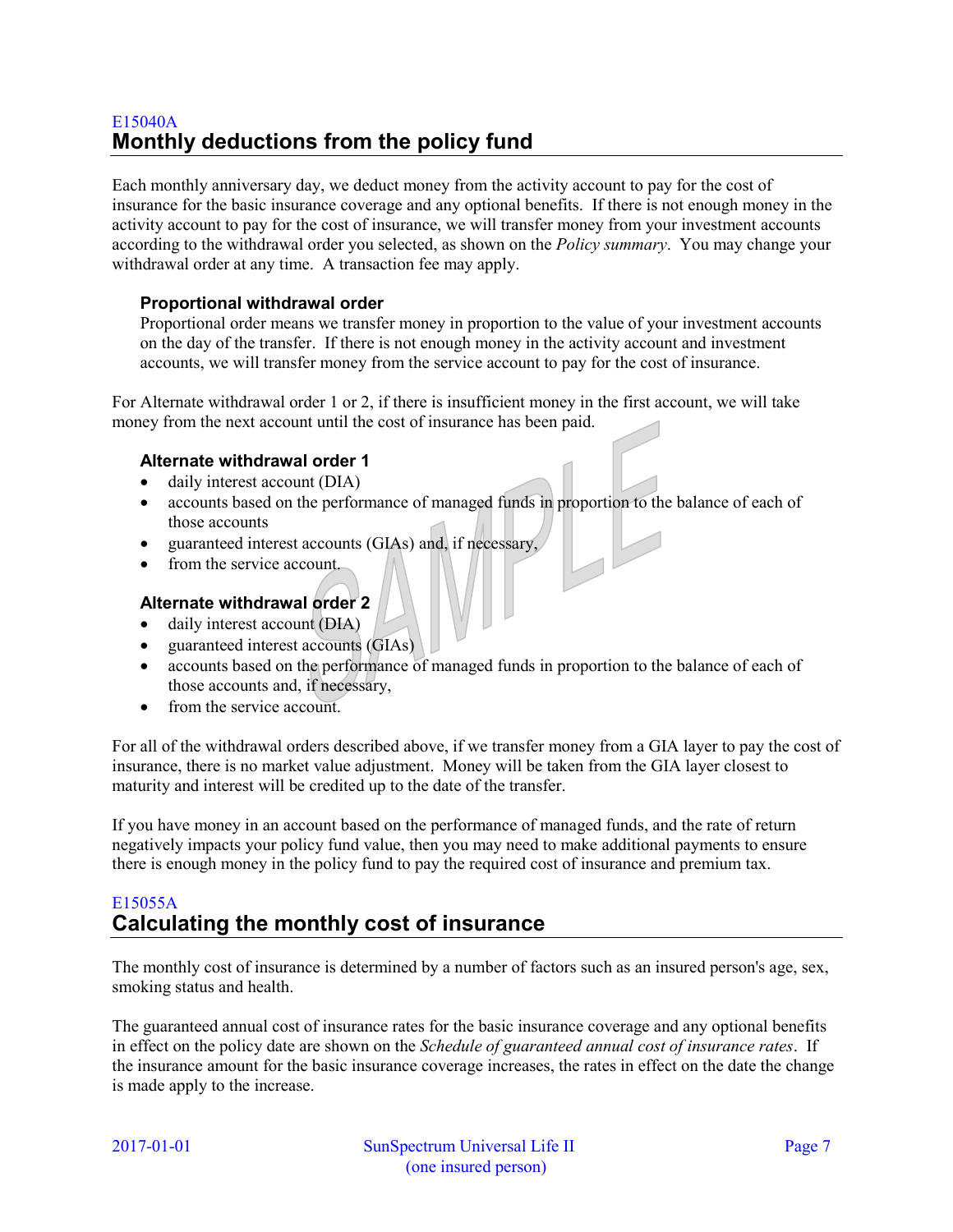Different rates apply to the annual increases in the insurance amount for the basic insurance coverage when the tax-exempt status maintenance method you selected is increase and reverse, as described later. The rates that apply are based on:

- yearly renewable term rates payable to age 100 in effect on the date of each increase, and
- the attained age of the insured person (or attained joint age) on the date of the increase.

### *You must tell us*

For joint last-to-die basic insurance coverage, when the cost of insurance only has to be paid until the first death, we continue deducting it until you tell us one of the insured persons has died. On the date you tell us, we stop deducting the cost of insurance for the basic insurance coverage that was in effect on the policy date. But we will continue deducting the cost of insurance for any insurance coverage increases made annually to keep your policy tax-exempt. These annual increases have yearly renewable term rates that are payable to age 100.

### **Basic insurance – cost of insurance**

The monthly cost of insurance for the basic insurance coverage is:

 $(A \times B)$ 12

where:

 $A =$  the annual cost of insurance per \$1,000 of insurance amount

 $B =$  the insurance amount, divided by 1,000.

## **Total disability waiver benefit – cost of insurance**

The monthly cost of insurance for the *Total disability waiver benefit,* if included in this policy, is:

 $(A \times B)$ 12

where:

 $A =$  the annual cost of insurance per \$100 of the costs in B for the insured person with this benefit

 $B =$  the sum of the annual cost of insurance for the following:

- the basic insurance coverage
- any optional benefits for the insured person with this benefit, excluding the cost for this benefit*,* and
- any *Term insurance benefit for the additional insured person* linked to this insured person, if shown on the *Policy summary*.

This sum is then divided by 100.

## **Owner waiver benefits – cost of insurance**

The monthly cost of insurance for the *Owner waiver disability waiver benefit* and *Owner waiver death benefit,* if included in this policy, is:

 $(A \times B)$ 12

where:

 $A =$  the annual cost of insurance per \$100 of the costs in B for this policy

 $B =$  the total annual cost of insurance for this policy, excluding the cost for this benefit, divided by 100.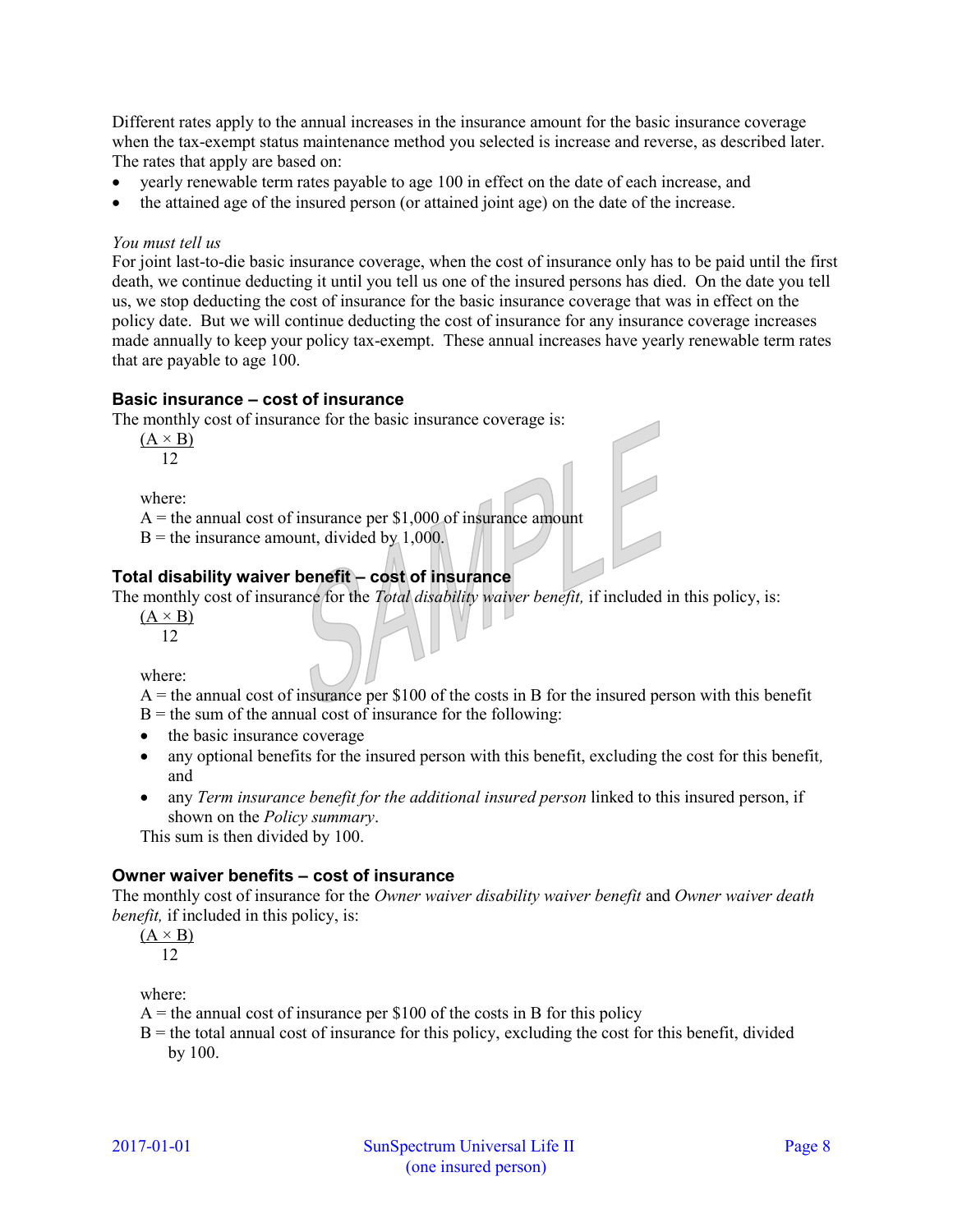## **Other optional benefits – cost of insurance**

The monthly cost of insurance for optional benefits, excluding the *Total disability waiver benefit, Owner waiver disability benefit* and *Owner waiver death benefit*, if included in this policy, is:

 $(A \times B)$ 12

where:

 $A =$  the annual cost of insurance per \$1,000 of insurance amount or option amount for the benefit  $B =$  the insurance amount or option amount for the benefit, divided by 1,000.

## <span id="page-8-0"></span>E15065A **Paying a death benefit – insured person's death**

When a death benefit is payable, we pay the named beneficiary for the insured person's insurance coverage. The amount we pay is determined as of the date the insured person died.

We also pay the beneficiary an amount equal to any cost of insurance deducted after the date the insured person died.

If there is a basic insurance coverage on one insured person, that coverage ends when the insured person for that coverage dies.

If there is a joint first-to-die basic insurance coverage, that coverage ends when one of the insured persons for that joint coverage dies.

If there is a joint last-to-die basic insurance coverage, that coverage ends when both the insured persons for that joint coverage have died.

This policy ends on the date the basic insurance coverage in this policy ends. If there is any amount in the service account on the date the insured person(s) for the basic insurance coverage die(s), we pay it to the beneficiary who receives the death benefit.

## **When we will not pay (exclusions)**

We will not pay a death benefit if the insured person dies before reaching the age of 15 days.

<span id="page-8-1"></span>For the basic insurance coverage, we will not pay the death benefit[\\*](#page-9-1) if any insured person for that coverage takes their own life, regardless of whether the insured person has a mental illness or understands or intends the consequences of their action(s), within 2 years of the later of:

- the most recent date an application for basic insurance coverage on that person was signed
- the policy date, shown on the *Policy summary*
- the effective date of the insurance, if you added it after the policy date, or
- the most recent date your policy was put back into effect, if it has been reinstated.

When we don't pay the death benefit, the basic insurance coverage ends and instead we pay the beneficiary:

- the policy fund value as of the date the insured person died
- **plus** the total cost of insurance we deducted for that insured person's insurance
- **minus** the amount of any outstanding policy loans, including interest.

If the policy has been put back into effect, we'll refund only the cost of insurance that was deducted for that insured person since the most recent date the policy was reinstated.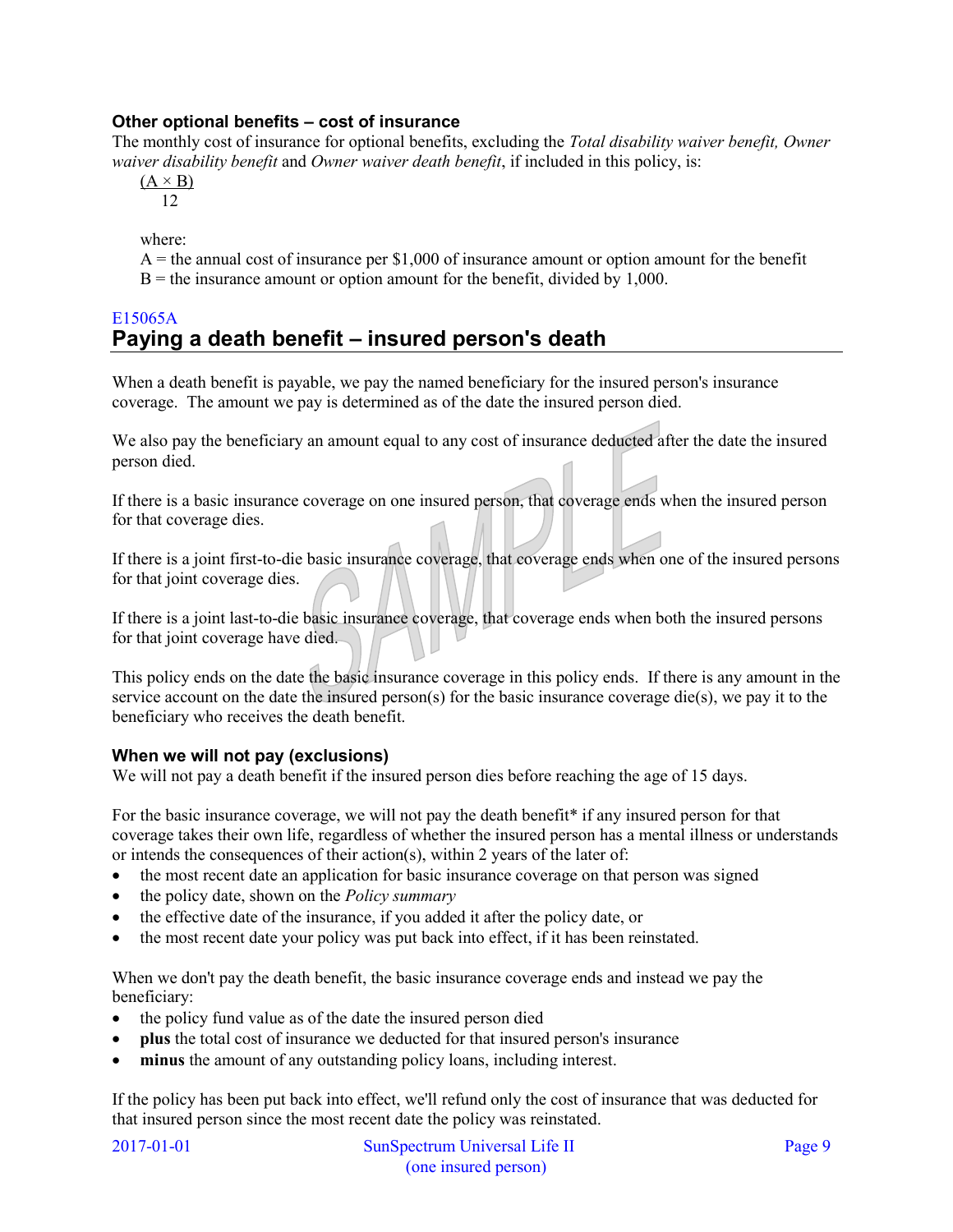If an insured person takes their own life, regardless of whether the insured person has a mental illness or understands or intends the consequences of their action(s), within 2 years of any increase in their basic insurance coverage that you applied for, we will not pay the amount of the increase. Instead, if the basic insurance coverage has been continuously in effect for at least 2 years on the date the insured person dies, we will pay the following amount to the named beneficiary:

- the death benefit we would have paid before the increase
- **plus** the policy fund value as of the date the insured person died
- **plus** an amount equal to the cost of insurance deducted for the increase in the basic insurance death benefit
- **minus** the amount of any outstanding policy loans, including interest.

### *If you replaced insurance that was issued by us*

<span id="page-9-1"></span>[\\*I](#page-8-1)f any insurance in this policy is the result of replacing insurance that we issued, we determine the death benefit payable for the part that is replacing insurance, based on the effective date of your previous insurance.

# <span id="page-9-0"></span>**Making a claim for the death benefit**

To make a claim, contact us at the toll free phone number shown at the beginning of this policy. We will then send the appropriate form to be completed. The person making the claim must complete the form and give us the information we need to assess the claim, including proof that the insured person died while their coverage was in effect.

Physicians may charge a fee to complete certain forms. The person making the claim is responsible for any fee.

Before we pay a death benefit, we must verify the insured person's date of birth. If the date of birth on the application is incorrect, we'll adjust the death benefit to the amount that would have been payable based on the cost of insurance deducted and the correct date of birth.

If more than one of the insured persons die in circumstances where it's uncertain which person survived the other, we determine the oldest person died first.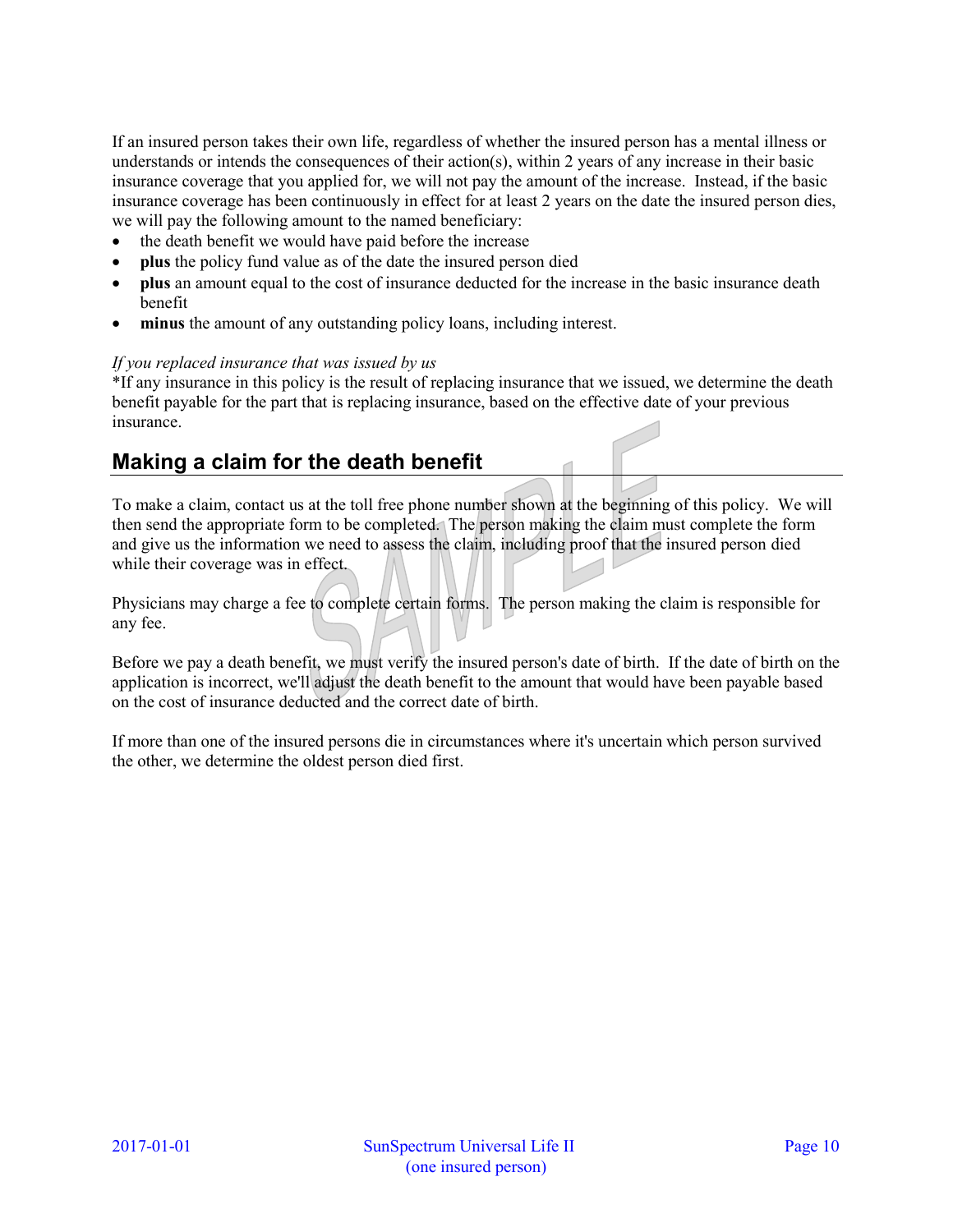# <span id="page-10-0"></span>E15085A **Section 2: Investment provisions**

## <span id="page-10-1"></span>E15095A **Policy fund value**

Your policy fund value is the total amount in the activity account plus the total of your investment accounts.

We will limit the amount of money you may have in your policy fund, based on the tax-exempt limit. This is described later in your policy under the heading, *Maintaining the tax-exempt status of your policy*.

You may make withdrawals from your policy fund. This is explained later under the heading, *Withdrawing money from your policy*.

You may borrow money from your policy. This is explained later under the heading, *Borrowing money from your policy (policy loans)*.

In addition, we may deduct transaction fees from your policy fund. These are explained later in your policy under the heading, *Transaction fees*.

## <span id="page-10-2"></span>E15105A **Investment accounts**

Several investment accounts are included in your policy: daily interest account (DIA), guaranteed interest accounts (GIAs) and accounts based on the performance of managed funds. Your investment mix is the investment accounts and the percentages you selected for those accounts. You may change the accounts or percentages or both at any time by sending us your written request. We may charge a transaction fee.

Each of your investment accounts must have a minimum amount of \$100. All subsequent payments and transfers to each account must also be at least \$100.

## **Transfers to your investment accounts**

Provided the cost of insurance has been paid, money will be transferred from the activity account after the minimum amount for all selected accounts is met, according to your investment mix. Transfers are also processed on a monthly anniversary day if the minimum amount for all accounts is met.

*Example: assume the investment mix is Sun Life Managed Account A 10% and Sun Life Managed Account B 90%* 

- A minimum of \$1,000 must be in the activity account to meet the minimum required amount for this investment mix before a transfer can be made to the two selected investment accounts.
- Once \$1,000 is in the activity account, then  $$100$  (10% of  $$1,000$ ) will be transferred to the Sun Life Managed Account A account and \$900 (90% of \$1,000) will be transferred to the Sun Life Managed Account B account.
- If \$990 was in the activity account, money would not be transferred from the activity account to the selected accounts. With the investment mix of Sun Life Managed Account A 10% and Sun Life Managed Account B 90%, there is only \$99 (10% of \$990) available to be transferred to the Sun Life Managed Account A account and that does not meet the minimum requirement of \$100 for all selected accounts.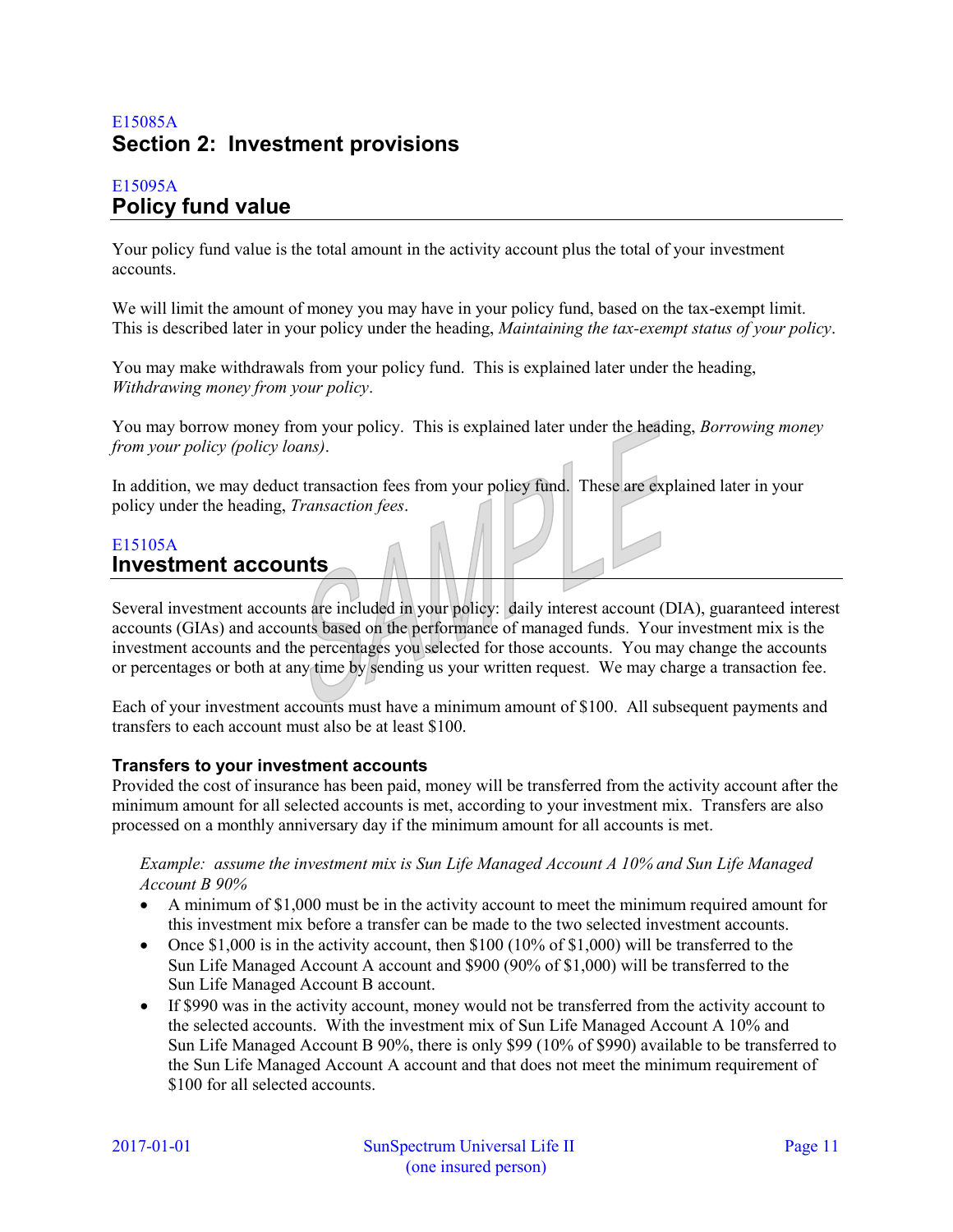### *Daily interest account (DIA)*

This account earns daily interest at the rate we determine. The interest rate is subject to change at any time. The guaranteed minimum interest rate will be at least 90% of the Government of Canada 30-day Treasury Bill rate in effect on the day we set the interest rate, less a management fee of 1.75 percentage points. Under no circumstances will the rate be less than 0%.

### *Guaranteed interest accounts (GIAs)*

Guaranteed interest accounts are available in terms of 1, 3, 5 and 10 years. Each time money is transferred to a GIA, we establish a new layer for that amount with a specific maturity date and interest rate. The interest rate remains in effect for the full term of that account and interest is credited daily. Interest is compounded annually.

For each GIA, the guaranteed minimum interest rate will be at least 90% of the Government of Canada Bond rate with the same term, less a management fee of 1.75 percentage points. Under no circumstances will the rate for any GIA account be less than  $0\%$ .

If Government of Canada Bonds with the same term are not available, we will use our best estimate to determine what the rate would be if a bond with the same term were available.

When a GIA layer matures, we follow the selection you made on your application to either:

- apply the balance of the GIA layer to a new GIA account for the same term, or
- transfer the value including interest at the maturity date to the activity account. Money will be transferred from the activity account after the \$100 minimum amount for all your investment accounts is met according to your investment mix.

You may change your selection at any time.

We may change GIA accounts available to you at any time. If you have money in a discontinued account we'll tell you in advance. If you do not reply within the time specified in the notice, we will continue to follow your investment instructions except that money that would otherwise be transferred to a discontinued GIA account will be transferred to a GIA account with the next shortest term. We will always offer a GIA account with a 0% guaranteed minimum interest rate.

#### *Accounts based on the performance of managed funds*

The accounts offer returns based on the performance of designated funds managed by a fund manager that we select. Account balances will be adjusted daily. Each daily adjustment may increase or decrease the balance of the account, depending on the rate of return.

When you invest in any managed investment account you do not:

- acquire any ownership interest in a specific fund
- purchase units, or
- have any legal interest in any security.

We may change, merge, or withdraw accounts at any time. If we change or merge accounts in which you have a balance, we will tell you in advance and provide information about other accounts that are available.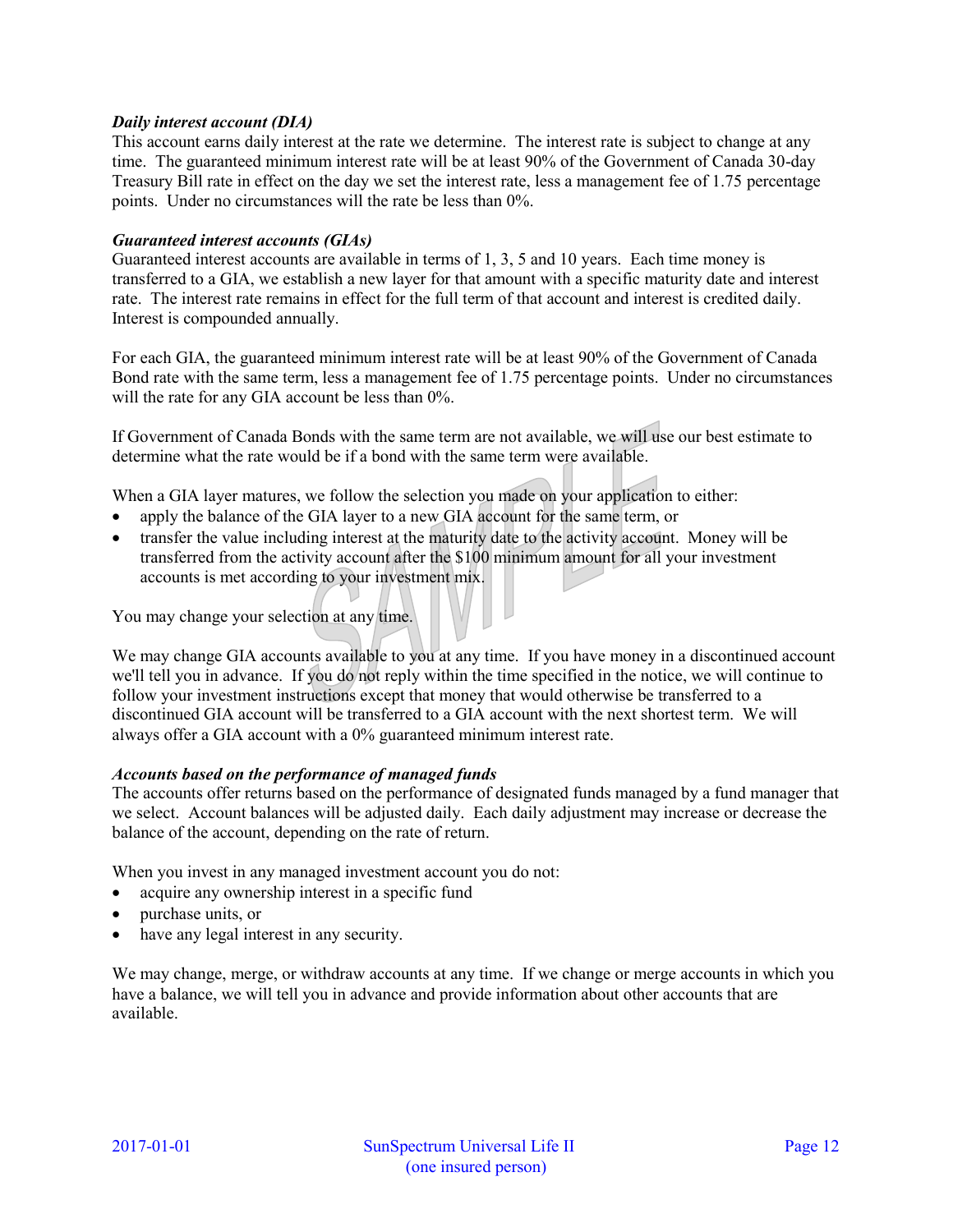If we withdraw an account in which you have a balance, we will transfer the balance for that account to another account with similar investment objectives and tell you in advance. If there are no accounts with similar investment objectives, a transfer will be made to the activity account. If money is transferred to the activity account and the \$100 minimum amount is met for all remaining selected accounts, the money will then be transferred according to your investment mix.

The daily rate of return for this account on a business day is:

- the Canadian dollar rate of return on the designated fund, which reflects the fund manager's expenses and fund distributions
- **minus**, if applicable, an additional annual management fee we charge, divided by the number of expected business days within the calendar year. This additional management fee may change from time to time.

The rate of return is not guaranteed and may be positive or negative. We have the right to revise or correct any rate of return that was based on incorrect information provided by the fund manager.

On a day other than a business day, the daily rate of return is 0%.

## <span id="page-12-0"></span>E15110A **Investment bonus**

On the tenth policy anniversary and each anniversary after that, we pay you an investment bonus. Any investment bonus payable on the policy anniversary is added to the activity account and then transferred as described in the *Investment provisions* section*.*

The investment bonus is 0.25% of (the *average policy fund* value for the previous policy year **minus** the *average policy loan* amount for the previous policy year, including interest).

The *average policy fund* value for the previous policy year is the total of the *monthly average policy fund* values in the 12 months before the policy anniversary, divided by 12.

Each *monthly average policy fund* value is the total of the policy fund values on the current and prior monthly anniversary day, divided by 2.

The *average policy loan* amount for the previous policy year is the total of the *monthly average policy loan* amounts in the 12 months before the policy anniversary, divided by 12.

Each *monthly average policy loan* amount is the total of the policy loan amounts on the current and prior monthly anniversary day, divided by 2.

## <span id="page-12-1"></span>E15120A **Maintaining the tax-exempt status of your policy**

According to current Canadian tax law, the money in your policy fund is not taxed if your policy passes the tax-exempt limit test and the money remains in your policy fund. The tax-exempt limit changes annually on the policy anniversary.

If a payment would cause your policy to fail the tax-exempt limit test, we will transfer the excess amount of that payment directly to the service account. Premium tax is not deducted from excess amounts transferred to the service account.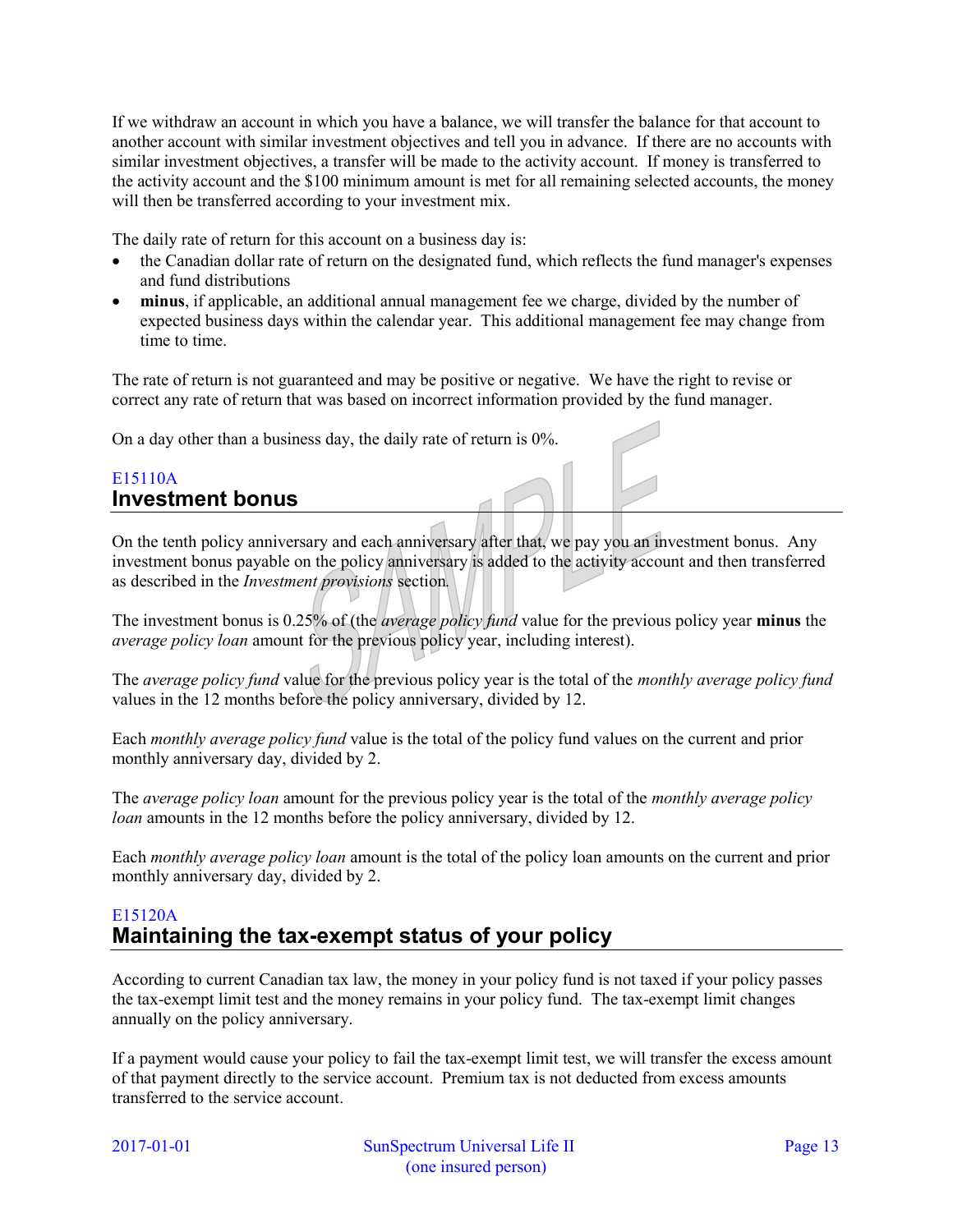At each policy anniversary, if your policy fails the tax-exempt limit test, we make an adjustment to your policy, according to the method you selected, which is one of the following:

- **retain** the amount of the basic insurance coverage, or
- **increase and reverse:** increase the basic insurance amount by the percentage required. The maximum increase is 8% of the cumulative basic insurance amount. We reverse these increases at each future policy anniversary as long as the policy will not lose its exempt status.

The total of the insurance amounts for all basic insurance coverages can never be more than 3 times the total insurance amount for the basic insurance coverage on the policy date and any other increases to the basic insurance coverage that you requested and we approved.

Any excess funds remaining in the policy fund at the policy anniversary date will be transferred to the service account. We withdraw these excess funds from the activity account first, then from the investment accounts, according to your withdrawal order.

When an insurance amount is increased, we establish a new basic insurance coverage for the amount of the increase. The cost of insurance rates that apply to the annual increases are based on:

- yearly renewable term rates payable to age 100 in effect on the date of each increase, and
- the attained age of the insured person (or attained joint age) on the date of the increase.

At each policy anniversary, we will also determine if any money can be transferred from the service account to the policy fund, and still have the policy pass the tax-exempt limit test. This minimizes the tax you pay on the service account. Premium tax is deducted from the amount transferred from the service account to the activity account.

If Canadian tax law changes, we may limit or disallow any transactions or policy changes that affect your policy's tax-exempt status.

# <span id="page-13-0"></span>**Service account**

This account earns interest according to the investment option you selected for the service account. Interest earned on the service account is taxable. We may set a maximum amount you may have in the service account.

The service account is not part of the policy fund value.

# <span id="page-13-1"></span>**Market value adjustment (MVA) for guaranteed interest accounts**

There is no MVA when money is transferred from:

- any investment account to the activity account to pay for the cost of insurance
- any investment account to the service account, or
- the service account to the activity account.

We may deduct an MVA when you:

- withdraw money from this policy, or
- transfer money between investment accounts.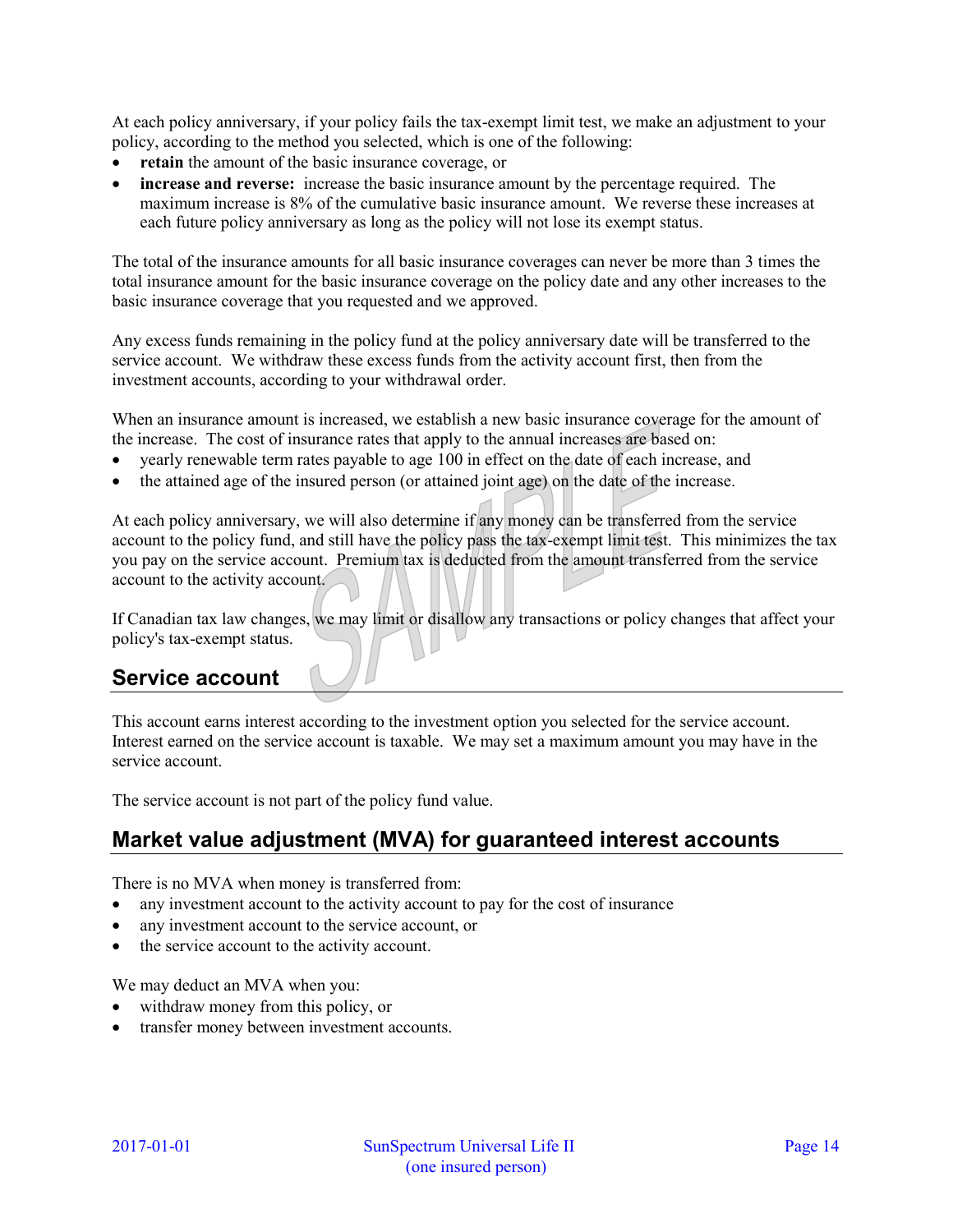For these transactions, we deduct an MVA if:

- money is withdrawn or transferred from a GIA layer before it matures, and
- the current interest rate for a new GIA layer with the same term is greater than the interest rate of the existing GIA layer.

#### *Guaranteed interest account (GIA)*

The MVA = W  $\times$  { 1 - the lesser of 1 and  $[(1+J)^D \div (1+K)^D]$  }

where:

 $W =$  amount withdrawn or transferred from the GIA layer

 $D =$  number of days to maturity in the existing GIA layer, divided by 365

 $J =$  interest rate for the existing GIA layer, excluding any investment bonus

 $K =$  current interest rate for a new GIA layer with the same term as the existing GIA.

# <span id="page-14-0"></span>**Withdrawing money from your policy**

You may withdraw money from your policy at any time. The minimum withdrawal amount is \$250. We may charge a transaction fee for withdrawals.

Unless you tell us otherwise, we withdraw money from the service account, then from the activity account and then, if necessary, from your investment accounts according to your withdrawal order. When money is withdrawn from a GIA, it will be taken from the layer closest to maturity. Any withdrawal from GIAs may be subject to a market value adjustment.

The maximum amount you may withdraw is:

- the current cash surrender value
- **minus** an amount equal to the previous month's cost of insurance deductions for basic insurance and any optional benefits, multiplied by 12.

The cash surrender value is:

- the policy fund value
- **minus** any outstanding policy loans, including interest
- **minus** any market value adjustment that applies to GIAs
- **plus** any amount in the service account.

You may have to pay tax on withdrawals from your policy fund.

A withdrawal from your policy will reduce the death benefit that is payable by the amount of the withdrawal.

## <span id="page-14-1"></span>E15135A **Borrowing money from your policy (policy loans)**

After the first policy year, you may borrow money from your policy fund. The minimum amount you may borrow is \$250. We may charge a transaction fee. We charge interest on any loan.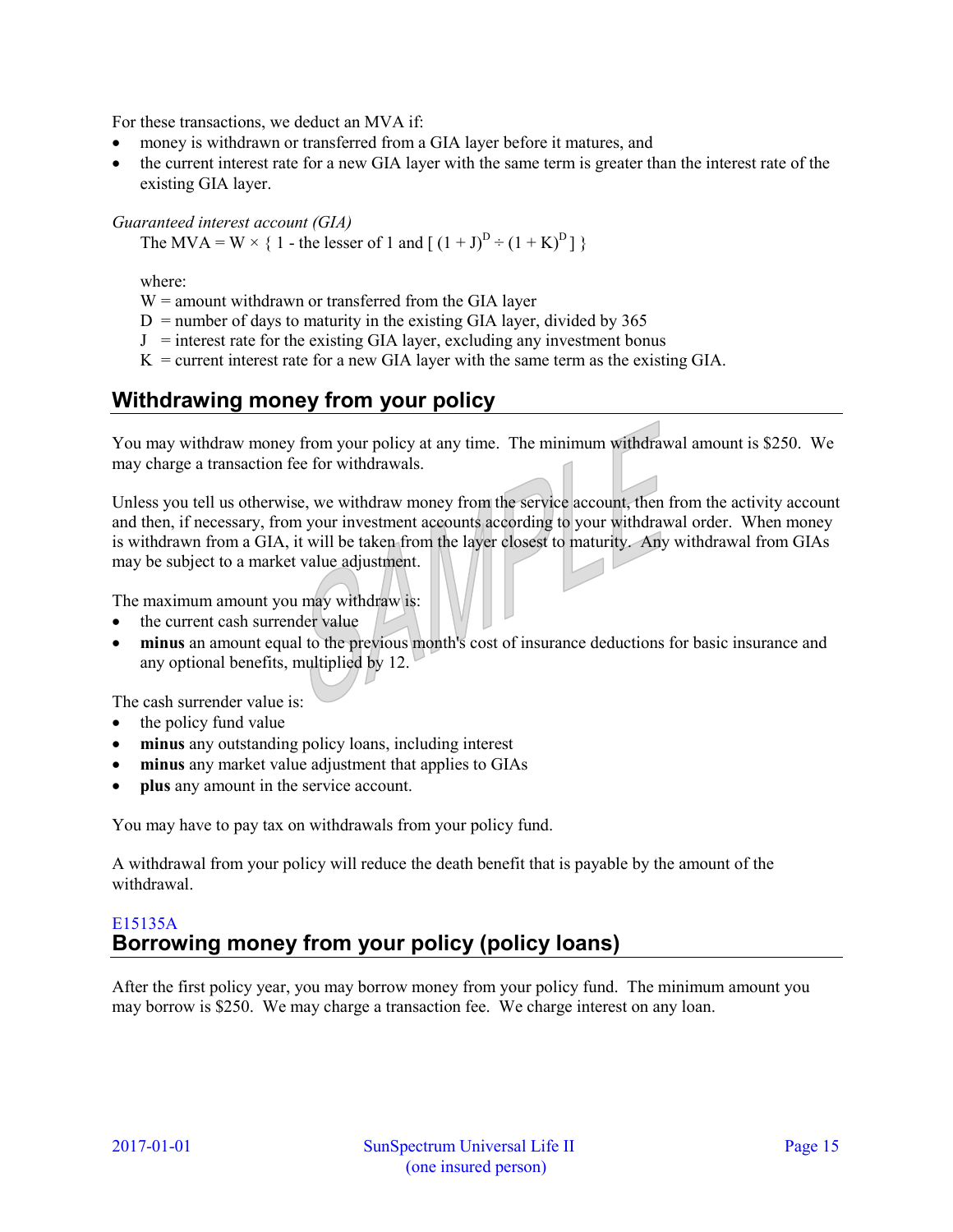The maximum amount you may borrow is:

 ${75\% \times (A - B)} - C - {D \times (1 + E)}$ 

where:

- $A =$  the policy fund value
- $B =$  any market value adjustment that applies to GIAs
- $C = \text{cost of insurance deductions}$  for basic insurance and any optional benefits for the previous month, multiplied by 12
- $D =$  any outstanding policy loans, including interest
- $E =$  the current loan interest rate, divided by 100.

We charge interest on the loan each day. The interest is compounded annually. This means the interest accumulates and we add it to the balance of the loan at the end of the policy year. We set the interest rate on the date the loan is taken and tell you the interest rate charged on the loan. At each policy anniversary, we change the interest rate to the rate we would charge on new loans on your policy on that date, whether a new loan is taken or not.

If the amount of your policy loan, including interest, becomes greater than your policy fund, your policy will end 31 days later unless we receive a payment within that period to keep your policy in effect. We set the minimum amount of this payment.

You may repay your policy loan at any time.

If a loan is outstanding at the time a death benefit is payable, the amount of the loan plus interest will be deducted from the amount we pay to the beneficiary.

# <span id="page-15-0"></span>E15145A **Accessing the policy fund when disabled, ill or injured**

You may make one withdrawal from your policy fund each time an insured person becomes disabled, ill or injured as defined below. The minimum and maximum amount you may withdraw is described under the heading, *The amount you may withdraw.* You may make this withdrawal without incurring a taxable disposition, based on tax rules in effect as of the policy date. The tax rules may change at any time, without notice. The tax rules in effect on the date you request a withdrawal will apply.

## **Qualifying to make a withdrawal from your policy fund**

Each disability must continue for at least 60 consecutive days. To be considered disabled in any of the four categories of disability (occupationally disabled, critically disabled due to illness or injury, critically disabled due to deteriorated mental ability and critically disabled - terminal illness) set out below, the insured person must be:

- under the active, continuous and medically appropriate care of a physician, or other health care practitioner acceptable to us
- following the treatment prescribed and any other recommendations made by a physician or health care practitioner, and
- occupationally disabled or critically disabled as defined below.

### **Occupationally disabled**

To be considered occupationally disabled under this provision, the insured person must, as a result of illness or injury, qualify under one of the following: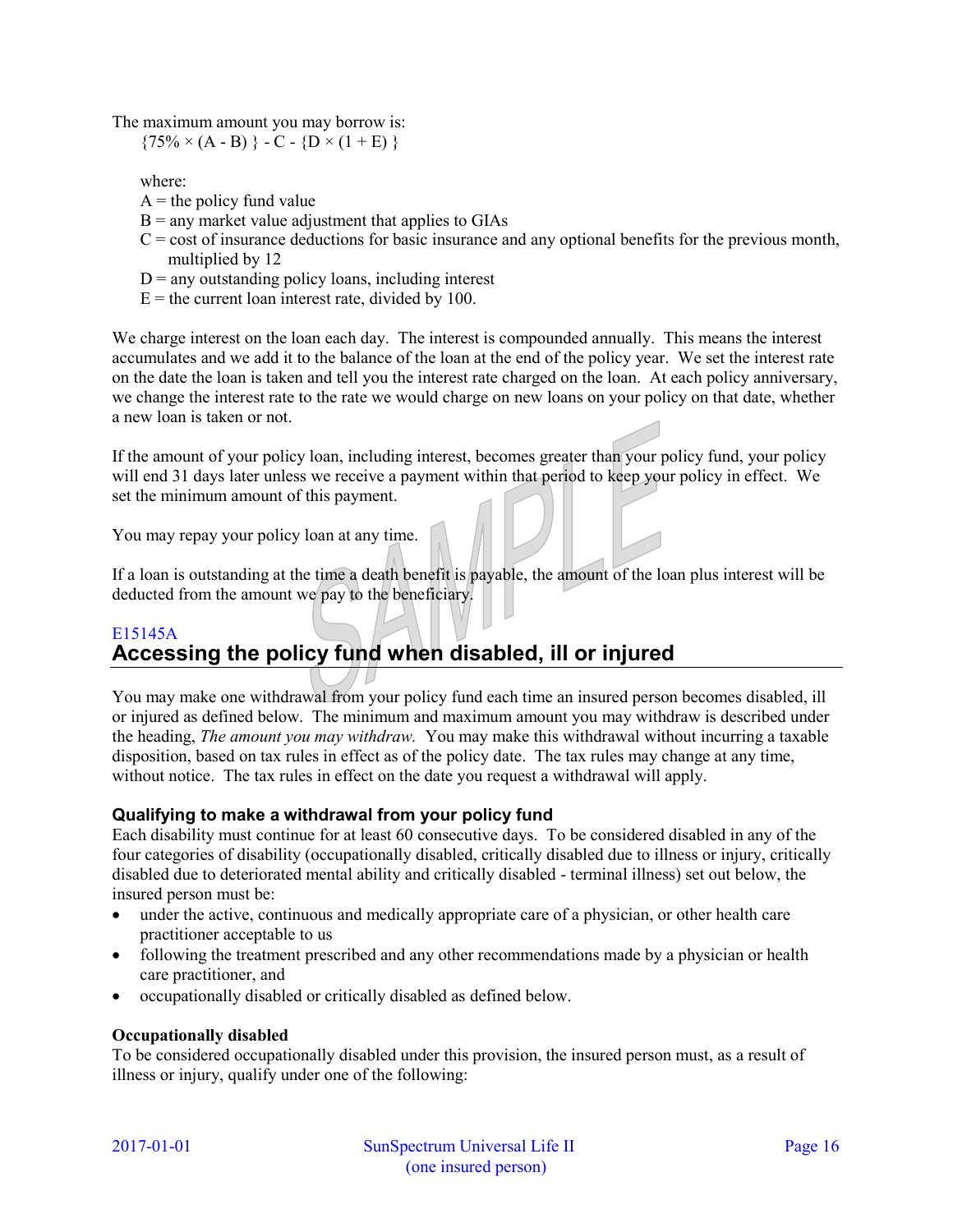### *Disabled while employed*

- if the insured person is unable to perform the essential duties of their own occupation, and is not earning money or profiting from any occupation, or
- if the insured person is earning money or profiting from an occupation but they have experienced a loss of income of at least 50% over 60 consecutive days compared to the earned income from their own occupation during the 60 days immediately before the day they became disabled.

### *Disabled while unemployed or retired*

 if the insured person is unemployed or retired on the date they become disabled, the insured person is unable to perform the essential duties of their last regular occupation.

### *Disabled while employed in the home*

 if the insured person is responsible for maintaining their home or caring for immediate family members, the insured person is unable to perform all of the essential duties of maintaining that home or caring for those individuals.

## *Disabled while a student*

If the insured person is a student on the date they become disabled and their attained age is 18 or older on that date, and they are unable to:

- attend or participate as a student in an education program, or
- perform any occupation for earnings or profit within their education, training or experience.

If the insured person's attained age is less than 18, we consider them to be disabled if, as a result of illness or injury, they require the presence of an adult attendee in order to participate in an education program.

## **Critically disabled - due to illness or injury**

Critically disabled means the insured person, as a result of illness or injury, is unable to perform one or more of the activities described below. The activities are:

## *Bathing*

Bathing means washing oneself:

- in a bathtub or shower, including getting in and out of the bathtub or shower, or
- by sponge bath.

### *Dressing*

Dressing means putting on, taking off, fastening and unfastening:

- clothing, and
- medically necessary braces or artificial limbs.

An insured person is not dependent for dressing if reasonable alterations to or changes in the clothing they usually wear would enable them to dress without substantial physical assistance.

### *Feeding*

Feeding means the insured person's ability to get food into their body:

- through the mouth, or
- by a feeding tube.

Feeding does not include cooking or preparing a meal.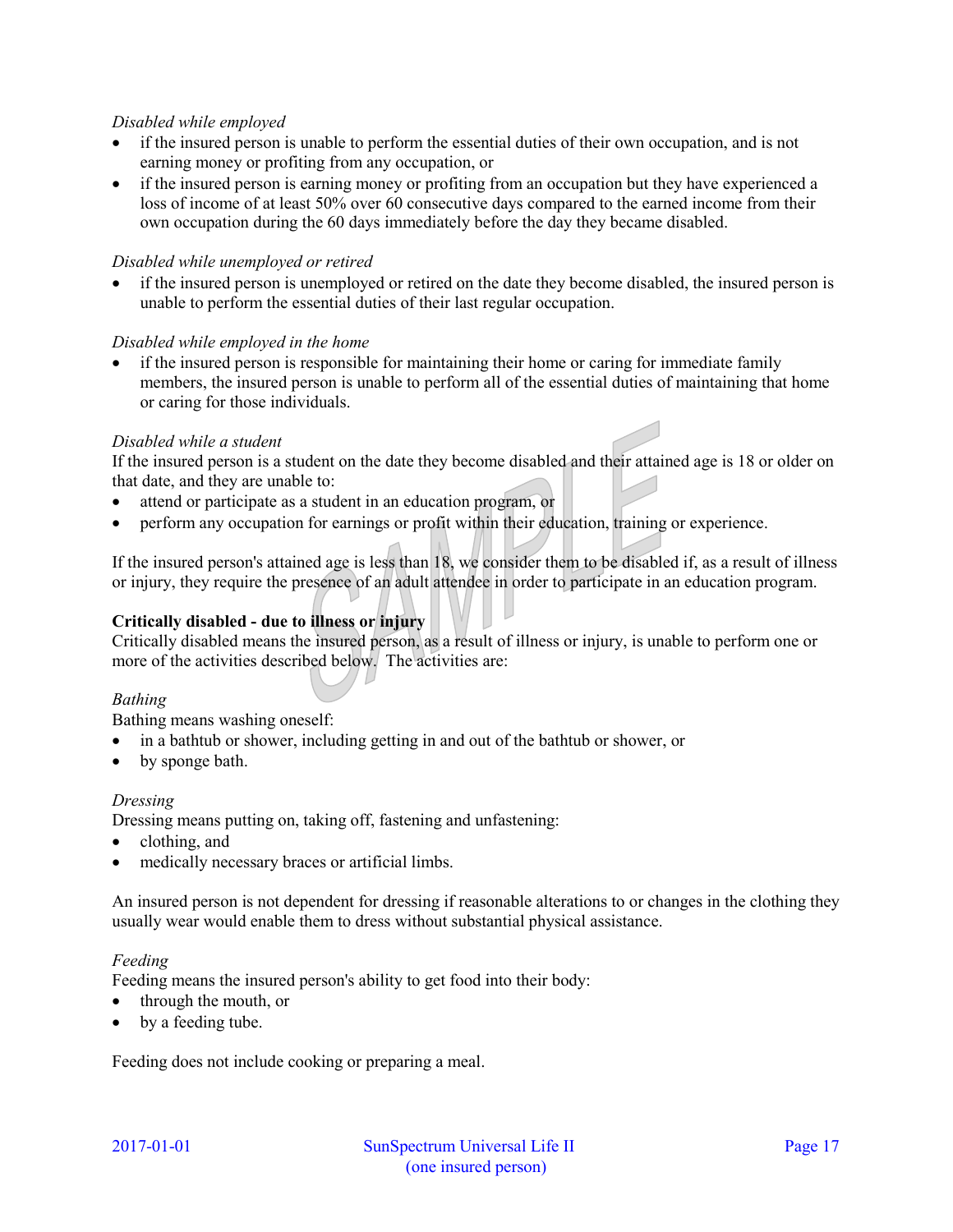## *Toileting*

Toileting means getting to and from and on and off the toilet, and performing associated personal hygiene.

### *Transferring*

Transferring means moving into or out of a bed, chair or wheelchair. This does not include getting into or out of the bathtub or shower, as we include this in bathing.

#### *Continence*

Continence means the ability to control both bowel and bladder functions, or maintain a reasonable level of personal hygiene (including caring for catheter or colostomy bag) when not able to control either bowel or bladder functions or both.

### **Critically disabled - due to deteriorated mental ability**

We consider the insured person critically disabled if they have deteriorated mental ability and need constant supervision by another person for protection from threats to their physical health and safety as the result of deterioration in or a loss of:

- short-term or long-term memory
- orientation as it relates to people, place and time
- reasoning, or
- judgment, as it relates to safety awareness.

Deteriorated mental ability must result from an organic brain disorder such as Alzheimer's disease, irreversible dementia, or brain injury. Deteriorated mental ability is also known as cognitive impairment. Deteriorated mental ability is determined by a neurologist licensed and practising in Canada or the United States, based on:

- clinical examination
- radiological studies, and
- psychological testing.

### **Critically disabled - terminal illness**

We consider the insured person critically disabled if they have a condition which has been diagnosed as terminal by a physician, and the life expectancy is less than 24 months.

### **The amount you may withdraw**

The maximum amount you may withdraw from your policy fund is:

- $\bullet$  the policy fund value
- **minus** the amount of any outstanding policy loans, including interest
- **minus** any market value adjustment that applies to GIAs
- **minus** an amount equal to the cost of insurance for the next 12 months
- **minus** a claim assessment fee.

The minimum amount you may withdraw is \$500.

The company will credit interest up to the date of withdrawal.

Unless you tell us otherwise, we withdraw money from the activity account and then, if necessary, from your investment accounts according to your withdrawal order. When money is withdrawn from a GIA, it will be taken from the layer closest to maturity.

The total death benefit will be reduced by the amount of your withdrawal.

| $2017 - 01 - 01$ | SunSpectrum Universal Life II | Page 18 |
|------------------|-------------------------------|---------|
|                  | (one insured person)          |         |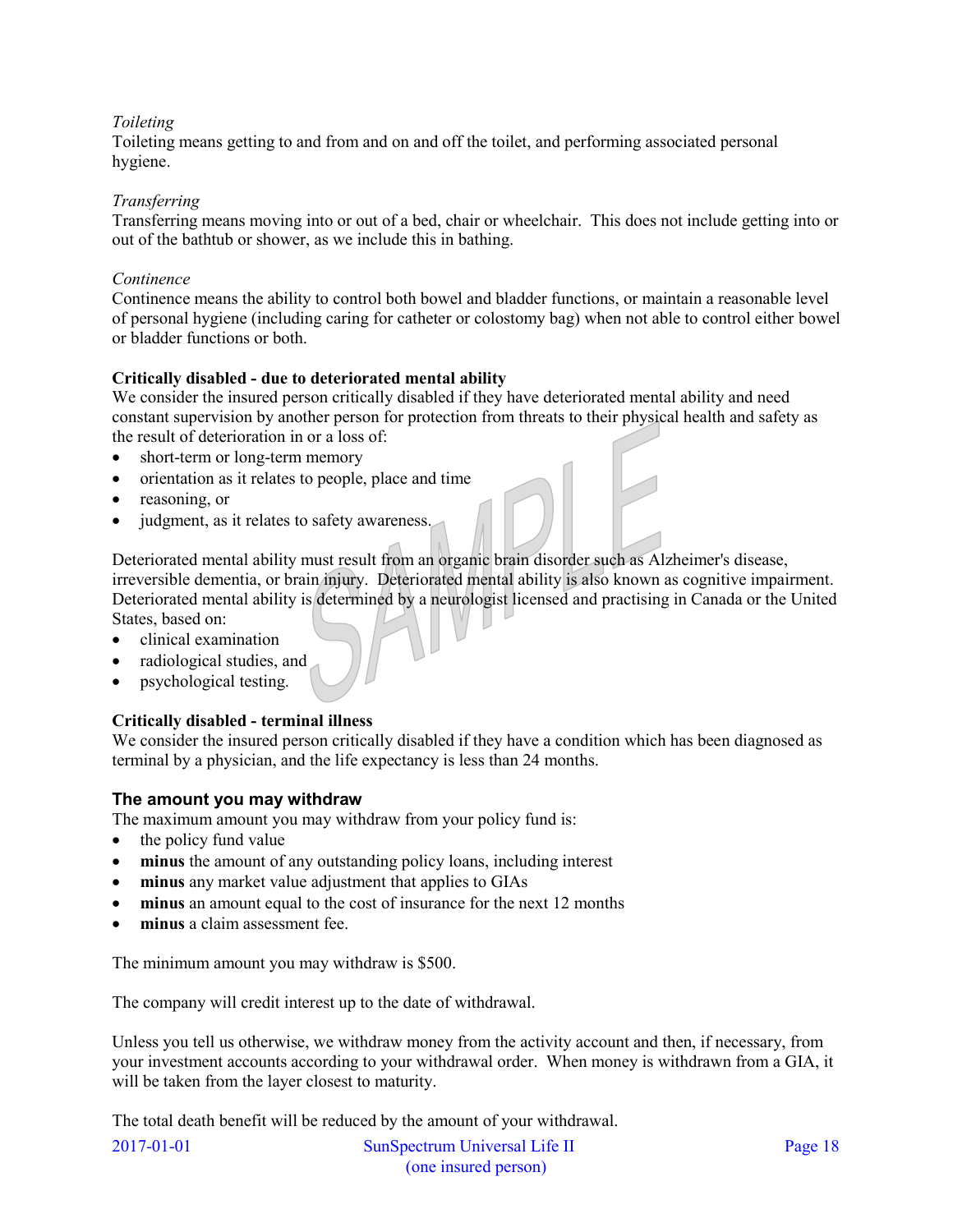## **Making a claim for this benefit**

To make a claim for this benefit, contact us at the toll free phone number shown at the beginning of this policy for the appropriate form. You must pay a claim assessment fee each time you submit a claim to access your policy fund when disabled.

You may not make any withdrawal under this provision if:

- we rated the insured person as a substandard risk for medical reasons and they continue to be rated on the date they become disabled, or
- this policy came into effect as the result of a conversion from another life insurance policy while the insured person was disabled.

Before we approve the claim, the insured person's date of birth must be verified.

If the insured person is disabled when you make a claim for this benefit, we must receive proof of their disability after it continued for more than 60 consecutive days.

If the insured person is no longer disabled when you make a claim for this benefit, we must receive proof:

- that the disability continued for more than 60 consecutive days, and
- of the disability within 1 year of the date the insured person is no longer disabled.

In addition to the claim assessment fee, you must pay any cost associated with providing proof of disability.

We may also require the insured person to authorize us to gather and use additional information from other insurers or government agencies.

## **When you do not qualify for this benefit (exclusions and limitations)**

You do not qualify for this benefit if the disability is directly or indirectly caused by or associated with the insured person committing or attempting to commit a criminal offence.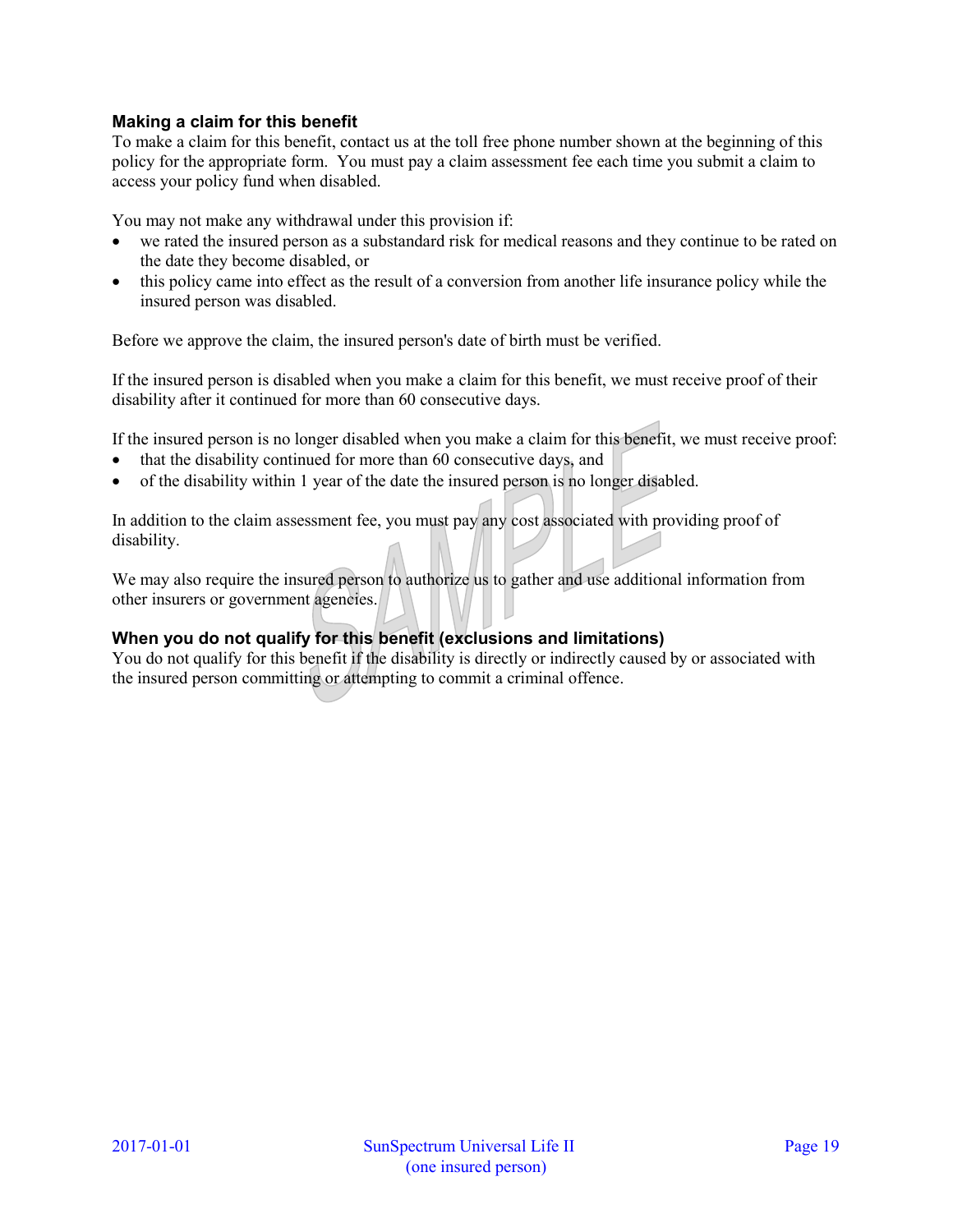# <span id="page-19-0"></span>E15150A **Section 3: General provisions**

## <span id="page-19-1"></span>E15160A **When your policy will end due to lapse**

Your policy will end 31 days after a monthly anniversary day if on that day the policy fund value, minus any outstanding loans including interest, is not enough to pay the cost of insurance for the next month.

If your policy ends this way, it has lapsed.

To prevent your policy from ending we must receive the required payment before the end of the  $31<sup>st</sup>$  day. We will tell you the amount you are required to pay to keep the policy from ending.

# <span id="page-19-2"></span>**Putting your policy back into effect**

We will not put this policy back into effect if you cancelled it. If your policy ended because it lapsed, you may apply to put it back into effect if all the persons insured under the basic insurance coverage are alive on the date the policy lapses. This process is called reinstatement.

If you want to put your policy back into effect, you must:

- apply within 2 years of the date the policy ended
- give us new evidence of insurability that we consider satisfactory for all of the insured persons
- give us a payment, equal to:
	- the cost of insurance, including interest, owing from the date the policy ended up to the date it is reinstated
	- $\bullet$  the monthly cost of insurance on the date of reinstatement multiplied by 2 if you pay monthly or multiplied by 12 if you pay annually, and
	- any applicable premium tax.

We will tell you when we approve your application to reinstate your policy. If we don't approve your application, we'll refund the amount you paid when you applied.

### *Reinstating while disabled*

We will not put this policy back into effect if you cancelled it. If an *Owner waiver disability benefit or Total disability waiver benefit* is included and your policy lapsed while you or an insured person is disabled, you may apply to put this policy back into effect, without giving us new evidence of insurability.

The conditions that must exist for us to consider your application are:

- 1. The policy must have ended by lapse before a claim was made for the disability benefit or after a claim was made but before we completed our claim assessment
- 2. You must apply within 1 year of the date the policy ended by lapse
- 3. The disabled person must have been disabled when the policy lapsed and their disability continued for at least 6 consecutive months
- 4. You must apply before the end date of the disability benefit on the insured person shown on the *Policy summary*
- 5. You must give us proof, that we consider satisfactory, of the disability and the length of time the insured person was disabled, and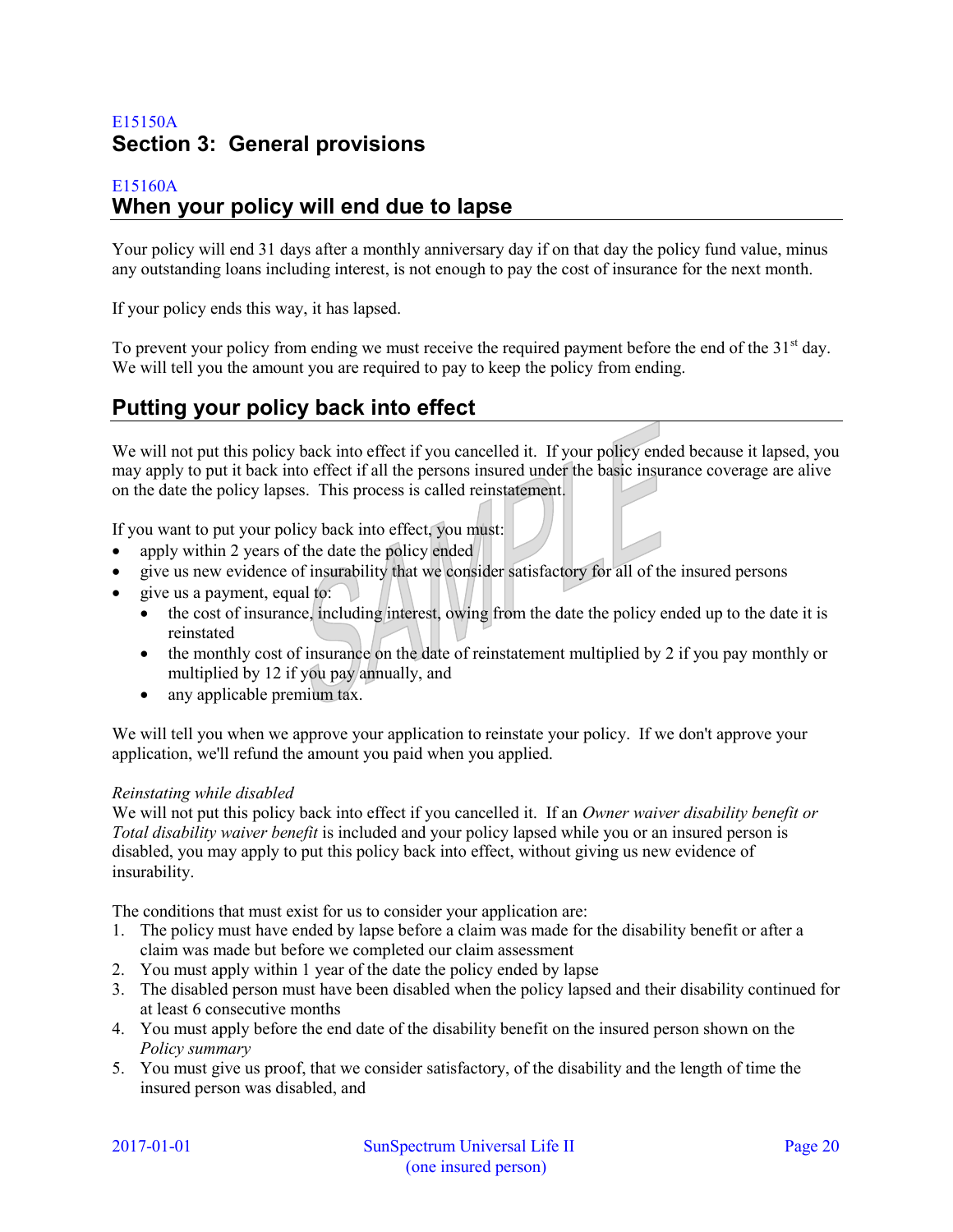6. All persons insured under the basic insurance coverage must be alive when you apply and continue to be alive on the date we reinstate your policy.

# <span id="page-20-0"></span>**Transaction fees**

We do not charge a fee for the first four policy transactions or policy changes, in each policy year. We may charge a fee for additional policy transactions and policy changes. If we charge a fee, it will never be more than \$50.

# <span id="page-20-1"></span>E15175A **Applying for changes to your policy**

You may apply for certain changes to your policy. A transaction fee may apply. Your application must be in a form acceptable to us and satisfy our administrative rules.

### **Insurance amount decreases**

You may decrease the amount of a basic insurance coverage, but not below the minimum amount we determine.

We first reduce the most recent increases to the insurance amount that resulted from maintaining your tax-exempt status.

If required, we then reduce the remaining insurance amount for the basic insurance coverage.

## **Changing the withdrawal order**

You may change the withdrawal order at any time.

## <span id="page-20-2"></span>E15180A (if the insured person is less than 17 years of age) **Applying for non-smoker classification on the insured person**

This provision applies if an insured person was age nearest 16 or younger on the date their basic insurance coverage took effect.

On the policy anniversary nearest the insured person's  $18<sup>th</sup>$  birthday, we will classify them as a smoker. If this person is a non-smoker at that time, you may apply to have them classified as a non-smoker.

## *If applying before the policy anniversary nearest the 19th birthday*

If you apply between the policy anniversary nearest the insured person's  $17<sup>th</sup>$  birthday and the policy anniversary nearest their  $19<sup>th</sup>$  birthday, we require a non-smoker declaration signed by the insured person and you, the owner.

### *If applying on or after the policy anniversary nearest the 19th birthday*

If you apply on or after the policy anniversary nearest the insured person's  $19<sup>th</sup>$  birthday, we require new evidence of insurability on the insured person. The application must be signed by the insured person and you, the owner.

If we approve your application, the insured person will be classified as a non-smoker and your cost of insurance will be changed beginning on the policy anniversary nearest the insured person's 18<sup>th</sup> birthday or on the date we approve your application if you apply after this date. We will tell you what the new cost of insurance rates will be.

2017-01-01 SunSpectrum Universal Life II Page 21 (one insured person)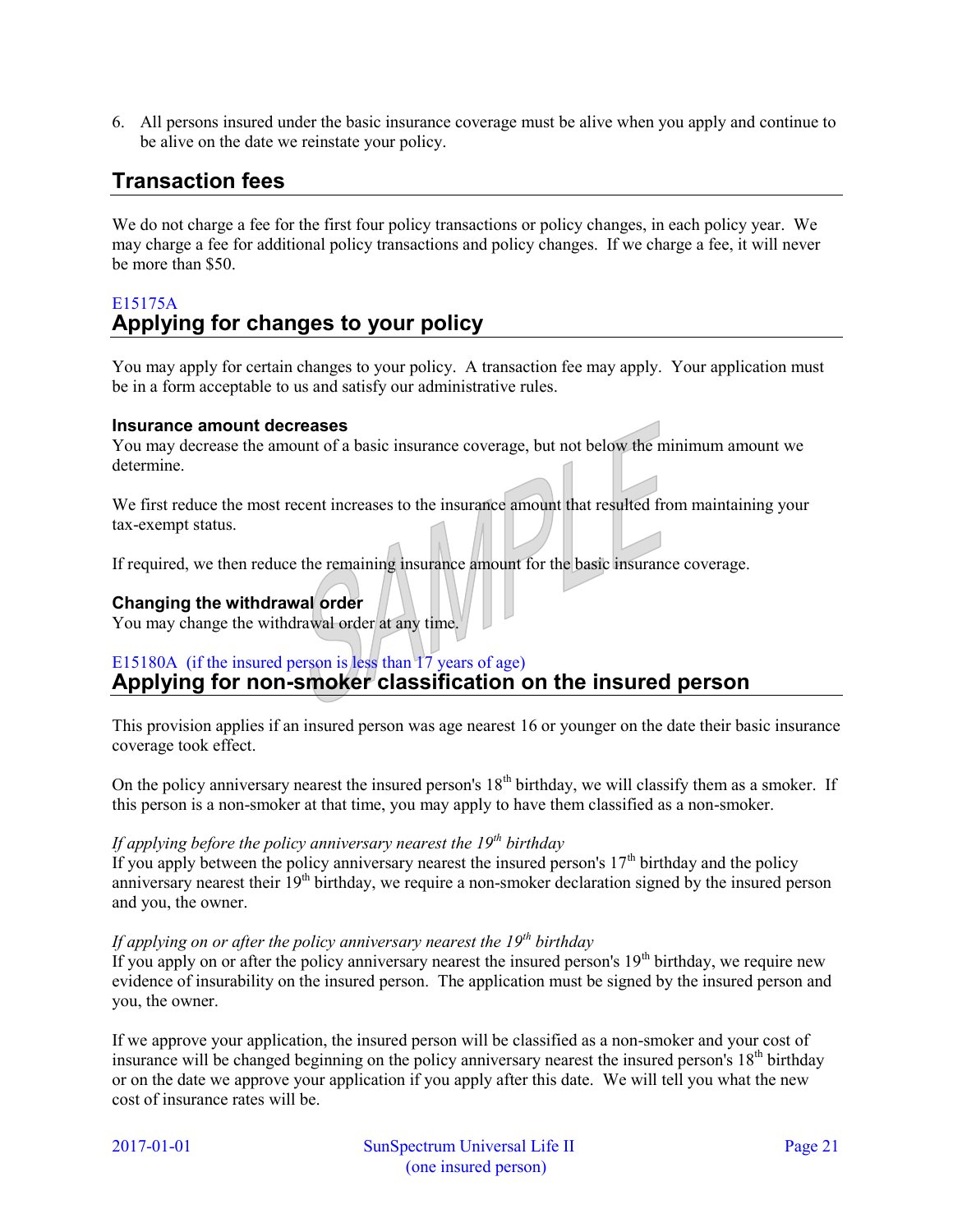# <span id="page-21-0"></span>E15190A **Your right to change this policy to reduced paid-up life insurance**

You may apply to change your policy to reduced paid-up life insurance between:

- the policy anniversaries nearest the insured person's  $70<sup>th</sup>$  and  $100<sup>th</sup>$  birthdays, for a single life basic insurance coverage, or
- the policy anniversaries nearest joint ages 70 and 100, for a joint basic insurance coverage.

If we approve your application, we change your policy to reduced paid-up life insurance on the date we receive your written request or on any later date you indicate in your request.

The amount of your reduced paid-up insurance depends on the insured person's age on the date you apply. On the policy anniversary nearest the insured person's  $70<sup>th</sup>$  birthday (or joint age 70), the total available reduced paid-up death benefit amount is equal to 40% of this policy's insurance amount on the date you request the change. For each year you wait to apply, the amount available increases by 2% on each policy anniversary, up to and including the policy anniversary nearest the insured person's 100<sup>th</sup> birthday (or joint age 100). When we determine the insurance amount, we do not include any increases made to keep your policy tax-exempt.

For example, if you apply for reduced paid-up insurance on the policy anniversary nearest the insured person's 75th birthday and your basic insurance amount is \$100,000, then the insurance amount will be reduced to a level amount of \$50,000.

On the date your policy is changed to reduced paid-up life insurance:

- the cost of insurance deductions from your policy fund will stop
- any increases to the insurance amount that resulted from maintaining your policy's tax-exempt status are cancelled
- any optional benefits end, and
- any policy fund value, minus the amount of any outstanding policy loans, including interest, is transferred to the service account, and you may have to pay tax on the amount transferred.

You cannot make any changes to the insurance amount after your policy is changed to reduced paid-up insurance. We will not accept any additional payments.

## <span id="page-21-1"></span>E15200A **Your right to cancel this policy**

You may cancel your policy at any time. Your decision to cancel your policy is your personal right. The cancellation is binding on you and any person entitled to make a claim under this policy, whether their entitlement is revocable or irrevocable.

All of our obligations and liabilities under this policy end immediately on the date we receive your request to cancel your policy or on any later date you indicate in your request.

To cancel your policy, send your request in writing to:

Sun Life Assurance Company of Canada 227 King Street South PO Box 1601, Stn. Waterloo Waterloo ON Canada N2J 4C5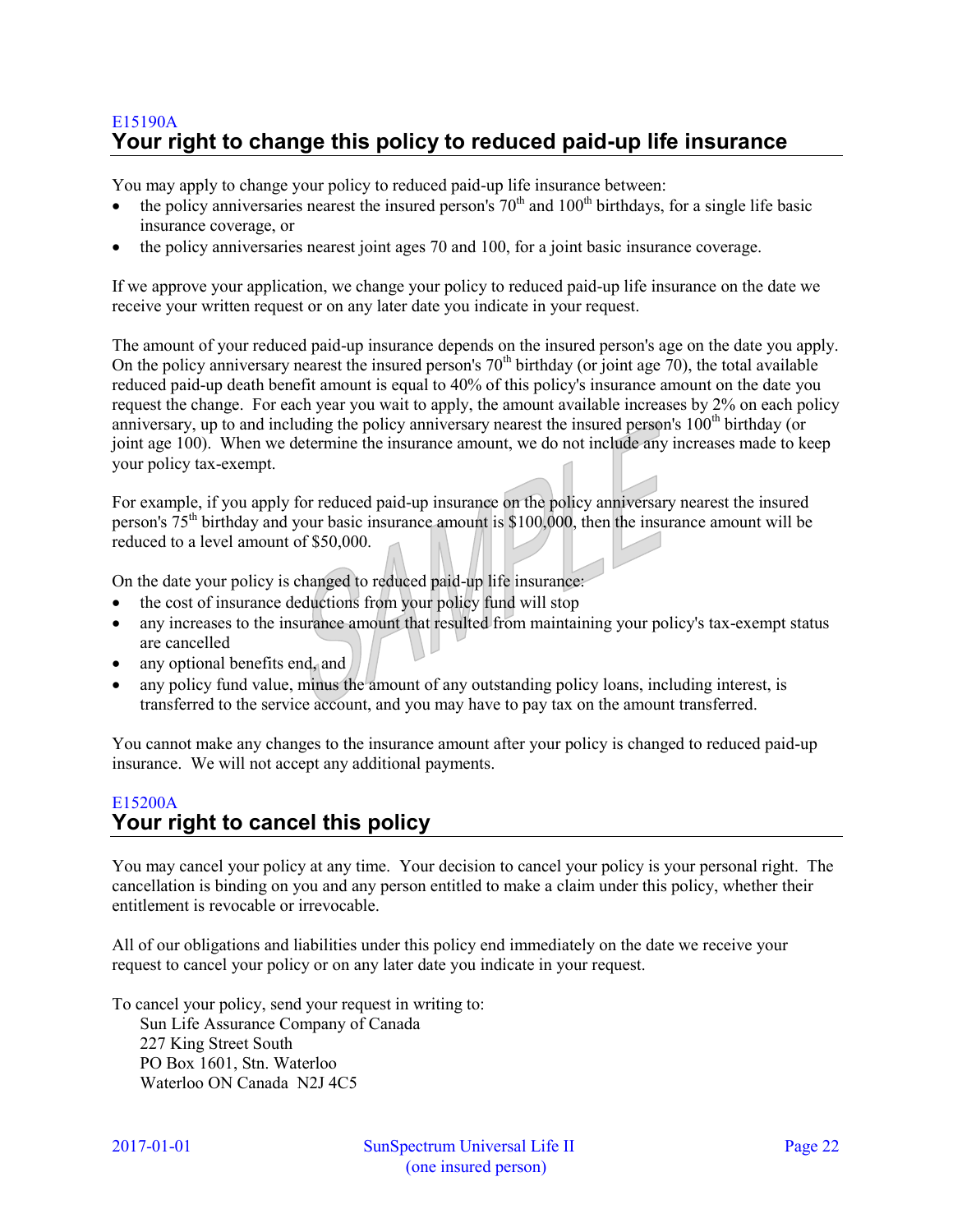If you apply to cancel your policy within the first 10 days of receiving it from us, we will treat this as a rescission. This is described under the heading, *If you change your mind within 10 days.* 

### **Cash surrender value**

If you cancel your policy after the  $10<sup>th</sup>$  day of receiving it from us, we'll pay the cash surrender value to you. The amount we pay is:

- $\bullet$  the policy fund value
- **minus** any market value adjustment that applies to GIAs
- **minus** the amount of any outstanding policy loans, including interest
- **plus** any amount in the service account.

The amount we pay is determined on the business day following the day we receive your request or any later date you indicate.

# <span id="page-22-0"></span>E14065A **Other information about your policy**

## **Information about our contract with you**

Once your policy is in effect, the following documents make up our entire contract with you:

- your application for insurance, including any evidence of insurability, and
- this policy, including any amendments.

All of our obligations to you are contained in the documents described above. Any other document or oral statement does not form part of this contract. This policy or any part of this policy may not be amended or waived except by a written amendment signed by two authorized signing officers of the company.

### **Time limit for recovery of insurance money**

Every action or proceeding against an insurer for the recovery of insurance money payable under the contract is absolutely barred unless commenced within the time set out in the Insurance Act or the provincial or territorial legislation that applies to this policy.

## **Currency of this policy**

All amounts of money referred to in this policy are in Canadian dollars.

### **Transferring your policy (assignment)**

You may be able to transfer your rights under this policy to someone else by assigning the policy. We are not responsible for ensuring that the assignment of your policy is legally valid. If you transfer this policy, send a notice of the assignment to:

Sun Life Assurance Company of Canada 227 King Street South PO Box 1601, Stn. Waterloo Waterloo ON Canada N2J 4C5

### **Non-recourse premium financing**

If you assign this policy at any time, either under a collateral assignment or absolute assignment, or grant a hypothec on it under a deed of hypothec for the purposes of non-recourse premium financing or another similar financing structure, we may void the policy. If we void the policy, all our obligations end effective on the date you assigned or granted a hypothec on it. No benefit is payable, and we have the right to keep all premiums paid.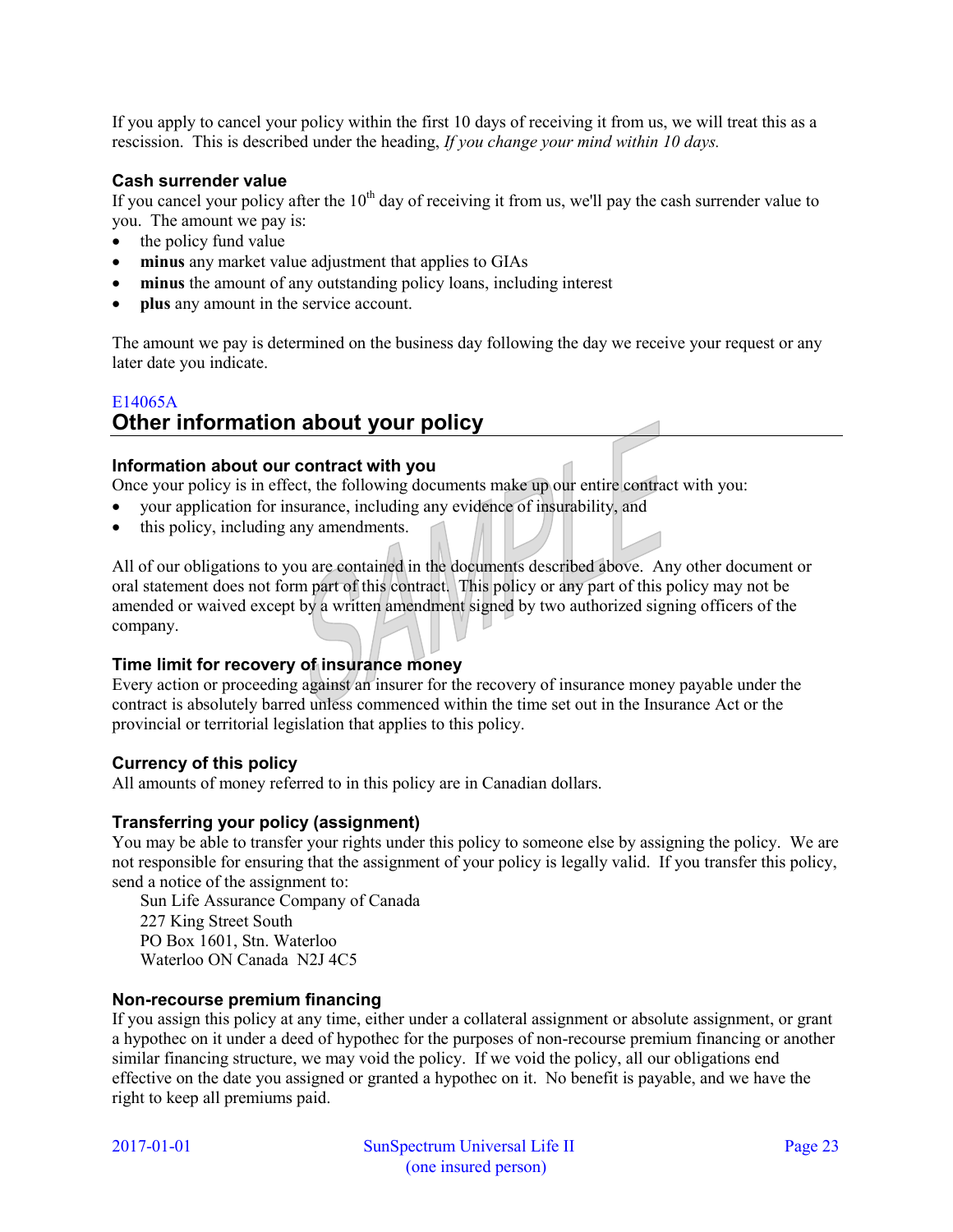Non-recourse premium financing is an arrangement where an entity enters into a lending agreement with a policy owner where the entity (lender) agrees to pay the premiums for the policy directly to the insurer. The policy owner collaterally assigns the policy to the lender or grants a hypothec on it as security for the loan. The loan agreement typically provides that the loan is repaid when the insured person dies. The arrangement is called non-recourse because the lender cannot sue the policy owner if the loan is not repaid.

## <span id="page-23-0"></span>E15215A **Insurance terms**

The following explanations describe insurance terms that may or may not apply to this policy.

## **Age**

Age means a person's age on their birthday nearest to a particular date. This is known as age nearest. For example, a person's age at the policy date means their age on their birthday nearest to the policy date. A person's age at any date after the policy date is their age on their birthday nearest to that date and is known as their attained age.

## **Joint age**

For a joint basic insurance coverage, we use a single age to determine the cost of insurance for that coverage. We call this the joint age and it's shown on the *Policy summary.* We calculate the joint age on the date the insurance takes effect using the smoking status, sex and age of each of the persons insured for the joint basic insurance coverage.

Attained joint age is the joint age plus the number of years from the effective date of the joint basic insurance coverage to the nearest policy anniversary date.

## **Beneficiary**

The person or persons you name in writing to receive a death benefit.

## **Business day**

For the purposes of this policy, a business day is a day when our administrative offices are open for business and the Toronto Stock Exchange (or other stock exchange or securities market that we may designate) is open for business.

## **Contingent owner**

The person or persons you name in writing to take ownership of this policy if you die before the date this policy ends.

*What happens if no contingent owner is named when a policy owner dies?* 

- If there is only one policy owner on the date of death, then the policy owner's estate becomes the new policy owner.
- If there are two or more policy owners on the date of death, then the deceased policy owner's estate along with the surviving policy owner(s) own the policy.

## **Evidence of insurability**

This may include medical, financial, lifestyle, tobacco usage and family medical history information and other personal history information needed to approve an application for life insurance.